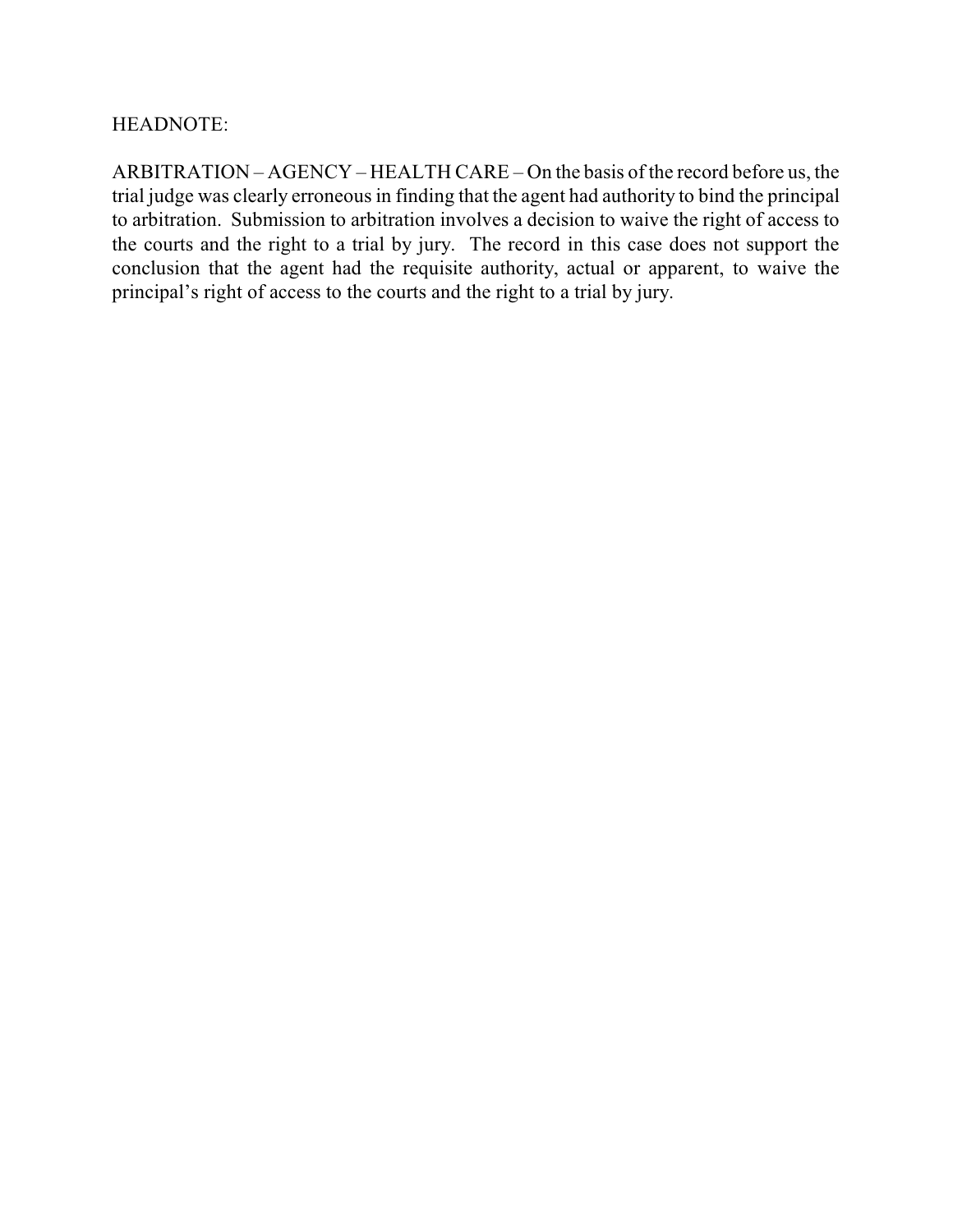# IN THE COURT OF APPEALS OF MARYLAND

No. 74

September Term, 2009

## CARMAN DICKERSON, PERSONAL REPRESENTATIVE OF THE ESTATE OF CARTER BRADLEY

v.

RICARDO LONGORIA, *et al.*

Bell, C.J. Harrell Battaglia Greene Murphy Adkins Barbera,

JJ.

Opinion by Greene, J.

Filed: May 24, 2010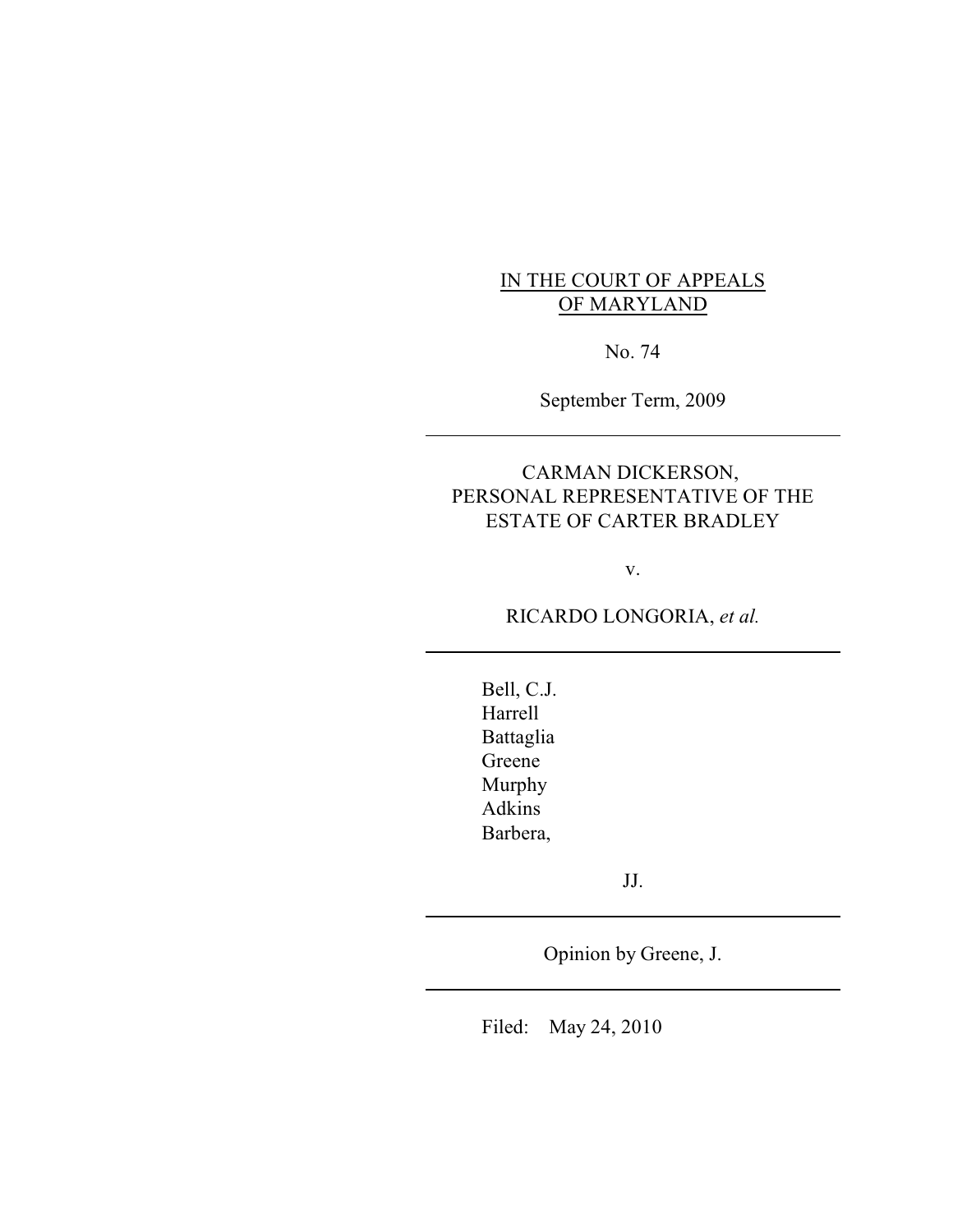This case concerns a medical malpractice claim that the Estate of Carter Bradley ("the Estate")<sup>1</sup> filed against Heritage Care, Inc. ("Respondent"). We have been asked to determine whether the Estate may be required to arbitrate its claims against Respondent because of an arbitration agreement that Carman Dickerson ("Dickerson") allegedly signed on behalf of Carter Bradley ("Bradley") when Bradley was admitted to Respondent's nursing home, the St. Thomas More Nursing and Rehabilitation Center ("St. Thomas More").<sup>2</sup> Prior to Bradley's death, Dickerson, who is now the personal representative of the Estate in this litigation, represented herself as Bradley's agent when she signed the arbitration agreement with Respondent. Respondent argues, and the trial court held, that Dickerson was, in fact, Bradley's agent for purposes of signing the arbitration agreement and that the Estate must submit its claims against Respondent to arbitration in accordance with that agreement. The Estate, on the other hand, contends that it is not bound by the arbitration agreement and supports this contention with a variety of arguments.

We shall decide this case by applying general agency principles to determine whether Bradley authorized Dickerson to sign the arbitration agreement on his behalf. Upon applying those principles, we agree with the Estate that it is not bound by the arbitration agreement because Dickerson did not have actual or apparent authority to bind Bradley to

<sup>&</sup>lt;sup>1</sup> Prior to Carter Bradley's ("Bradley") death, Carman Dickerson ("Dickerson") was, as explained in this opinion, Bradley's agent for purposes of making financial and health care decisions. Bradley died on February 4, 2005, and Dickerson was subsequently appointed the Personal Representative of his Estate on January 10, 2007.

 $2^2$  There is no dispute that the arbitration agreement, if it applies, would require the Estate to submit its claims to arbitration.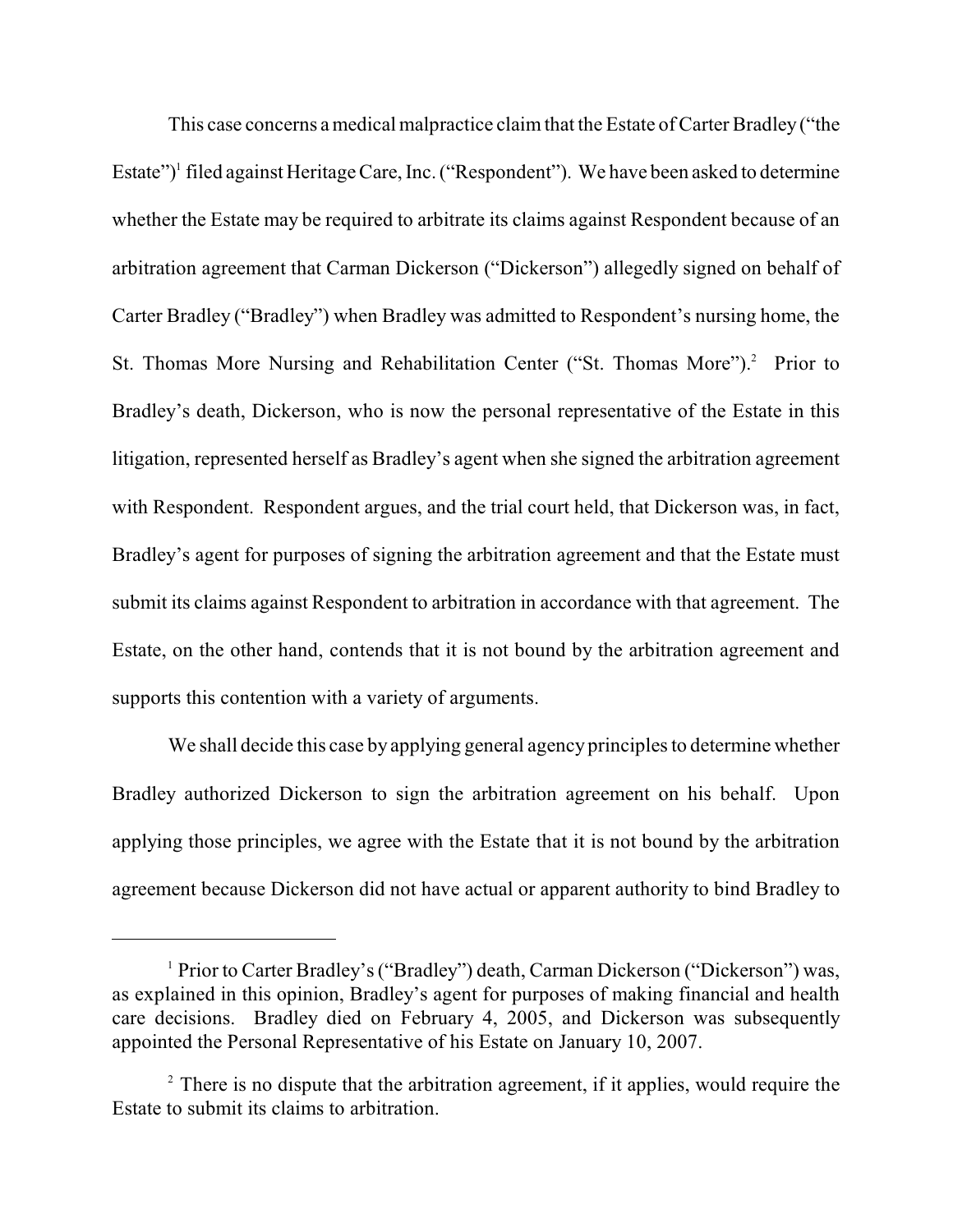that agreement. The general rule is that one may delegate to another the right to make decisions on his or her behalf. Indeed, in this case there is evidence suggesting that Bradley gave Dickerson authority to make health care and financial decisions on his behalf. The decision to sign the arbitration agreement in this case was not, however, a health care or financial decision. Instead, it was primarily a decision to waive Bradley's right of access to the courts and his right to a trial by jury. On the basis of the record in this case, there is no evidence suggesting that Bradley authorized Dickerson to make this type of decision on his behalf or represented to Respondent that Dickerson had authority to do so. Accordingly, we reverse the trial court's judgment and hold that the Estate is not bound by the arbitration agreement.

#### **PROCEDURAL HISTORY**

Respondent filed a petition in the Circuit Court for Montgomery County, seeking to compel the Estate to arbitrate the medical malpractice claims that the Estate had filed against Respondent.<sup>3</sup> Respondent asserted that the Estate was required to arbitrate those claims pursuant to the arbitration agreement that Dickerson signed when Bradley was admitted to

<sup>&</sup>lt;sup>3</sup> The Estate, through Dickerson as the personal representative, initially filed its medical malpractice claims against Respondent and four physicians from St. Thomas More in the Maryland Health Care Alternative Dispute Resolution Office, as required by Maryland Code (1974, 2006 Repl. Vol.), § 3-2A-04 of the Courts and Judicial Proceedings Article. The Estate then waived arbitration, pursuant to § 3-2A-06B of the Courts and Judicial Proceedings Article, and filed its claims against Respondent, as well as Dr. Ricardo Longoria and Dr. Raman Tuli, physicians at St. Thomas More, in the Circuit Court for Prince George's County. The Prince George's County case is stayed pending the resolution of the present case.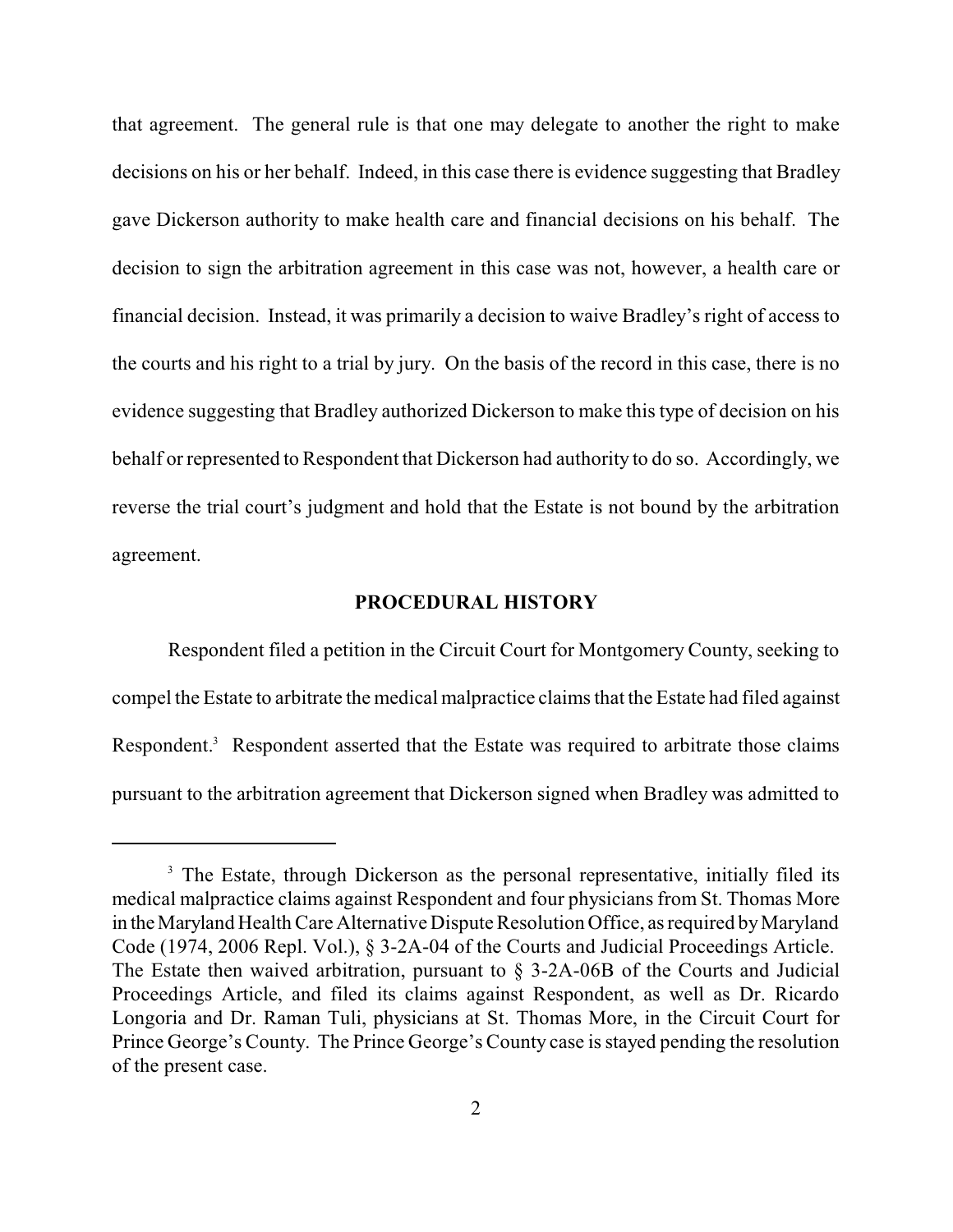St. Thomas More, arguing that Dickerson signed the agreement as Bradley's agent. The court conducted a one-day trial and held that Bradley, and subsequently Bradley's Estate, was bound by the arbitration agreement. The Estate noted a timely appeal of that ruling to the Court of Special Appeals, and, while the case was before the intermediate appellate court, the Estate petitioned this Court for a writ of certiorari. Before the Court of Special Appeals could issue an opinion in the case, we granted the Estate's petition. *Dickerson v. Longoria*, 409 Md. 46, 972 A.2d 861 (2009).

## **FACTS**

This case concerns the arbitration agreement that Dickerson signed when Bradley was admitted to Respondent's nursing home facility, St. Thomas More. The arbitration agreement purported to bind Bradley to arbitrate claims such as the one the Estate brought against Respondent. The parties do not dispute the facts as described by the trial court. Accordingly, we adopt those findings as follows, with citations and footnotes omitted:

> [Bradley] suffered from a host of ailments including dementia, schizophrenia, organic brain disease, diabetes, mobility issues, and was unable to care for himself in an independent setting. Mr. Bradley lived with . . . Ms. Dickerson, from sometime in 1997 to October, 2004. During this period, Ms. Dickerson frequently represented that she was Mr. Bradley's power of attorney and proceeded to make all necessarymedical decisions for Mr. Bradley. For example, on July 12, 2004, Ms. Dickerson represented to HCR Manor Care that she was the designated "legal representative" for Mr. Bradley as well as his "legal guardian" with "durable power of attorney for health care/ resident advocacy." On July 14, 2004, the nurse practitioner's notes indicated that the treatment plans for Mr. Bradley were discussed with Ms. Dickerson "POA," and again on September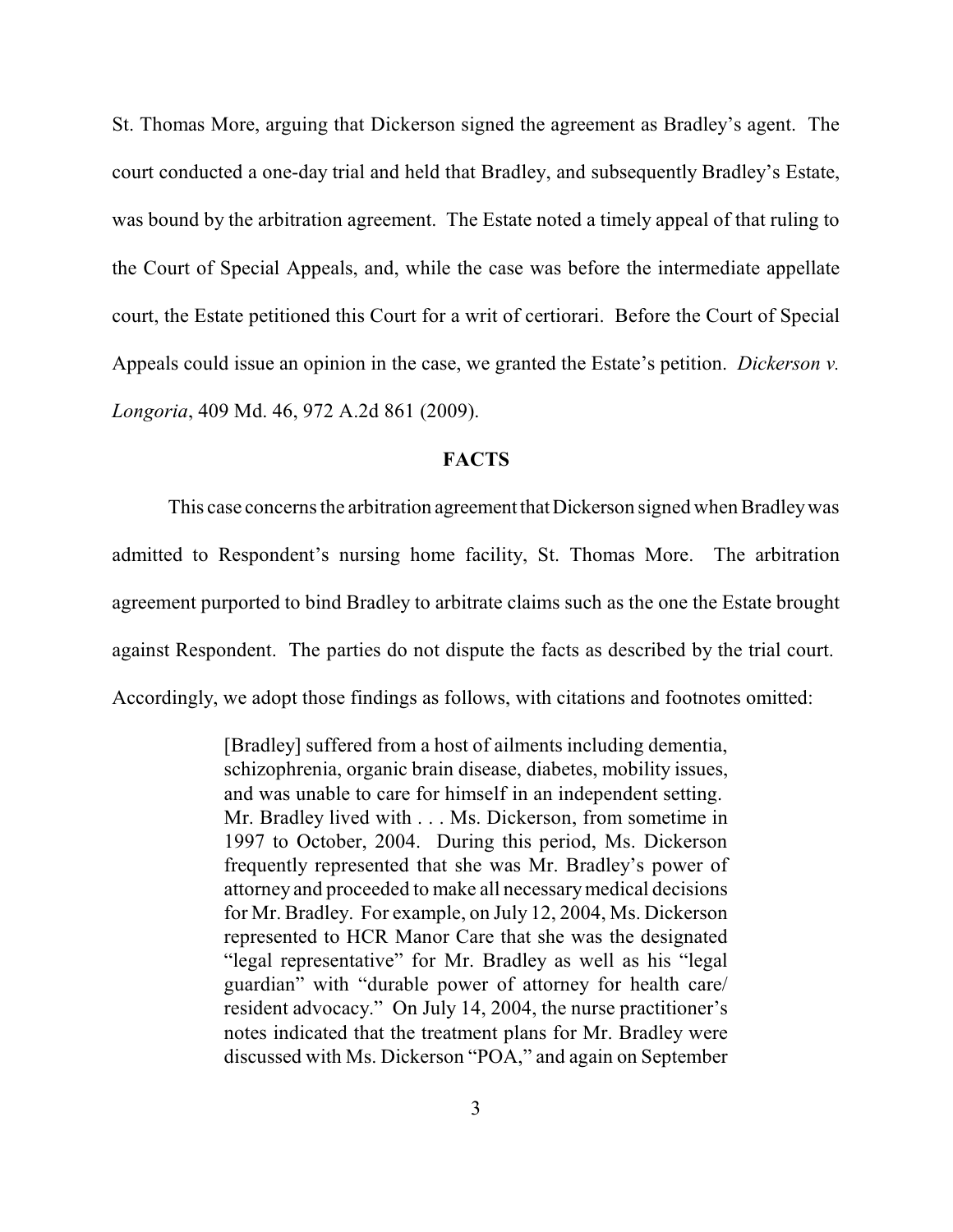29, 2004, Ms. Dickerson made the representation that she was Mr. Bradley's power of attorney, though there are notes in Mr. Bradley's Medical Records which indicate that there was a need to "clarify" Ms. Dickerson's legal status.

In October 2004, Ms. Dickerson planned to attend a family reunion and was unable to provide care for Mr. Bradley during her trip. The Veteran's Administration Medical Center ("Medical Center") provided Ms. Dickerson with a list of nursing homes where Mr. Bradley could stay in her absence. Mr. Bradley was aware that he would be staying for a short time at a nursing home and acquiesced to Ms. Dickerson's decision as to which nursing home he would reside.

On October 6, 2004, Ms. Dickerson, acting on behalf of Mr. Bradley, admitted him to Randolph Hills Nursing Home. Ms. Dickerson indicated that she was acting as Mr. Bradley's agent based upon her position "as financial power of attorney appointed by the Resident [Mr. Bradley]" and "as a family member or other person with authority to manage, use or control the Resident[']s income, funds and/or assets." While at the facility, Mr. Bradley was diagnosed with tuberculosis, a diagnosis which would later be retracted. Under the impression that Mr. Bradley had a severely contagious disease, Ms. Dickerson made arrangements for him to be admitted to the Medical Center. Once it was explained that Mr. Bradley did not have tuberculosis, the medical notes indicate that Mr. Bradley . . . did not want to return to Ms. Dickerson's home.

The Medical Center transferred Mr. Bradley to St. Thomas More Nursing & Rehabilitation Center ("St. Thomas More") for physical therapy in order to increase Mr. Bradley's mobility. Ms. Dickerson discussed the move with Mr. Bradley, who agreed to be transferred. On the day that St. Thomas More admitted Mr. Bradley as a resident, Ms. Dickerson and Mr. Bradley did not discuss his admittance to the facility, but Ms. Dickerson testified that "Mr. Bradley just assumed that she would take care of [it]." Ms. Dickerson testified that she signed "a stack" of papers at the request of Isabel Torres (now Isabel Artega). A form entitled "Obligations of the Agent," was included in the papers that Ms. Dickerson signed. This form explained the responsibilities of an agent, and Ms. Dickerson signed it as Mr. Bradley's financial power of attorney.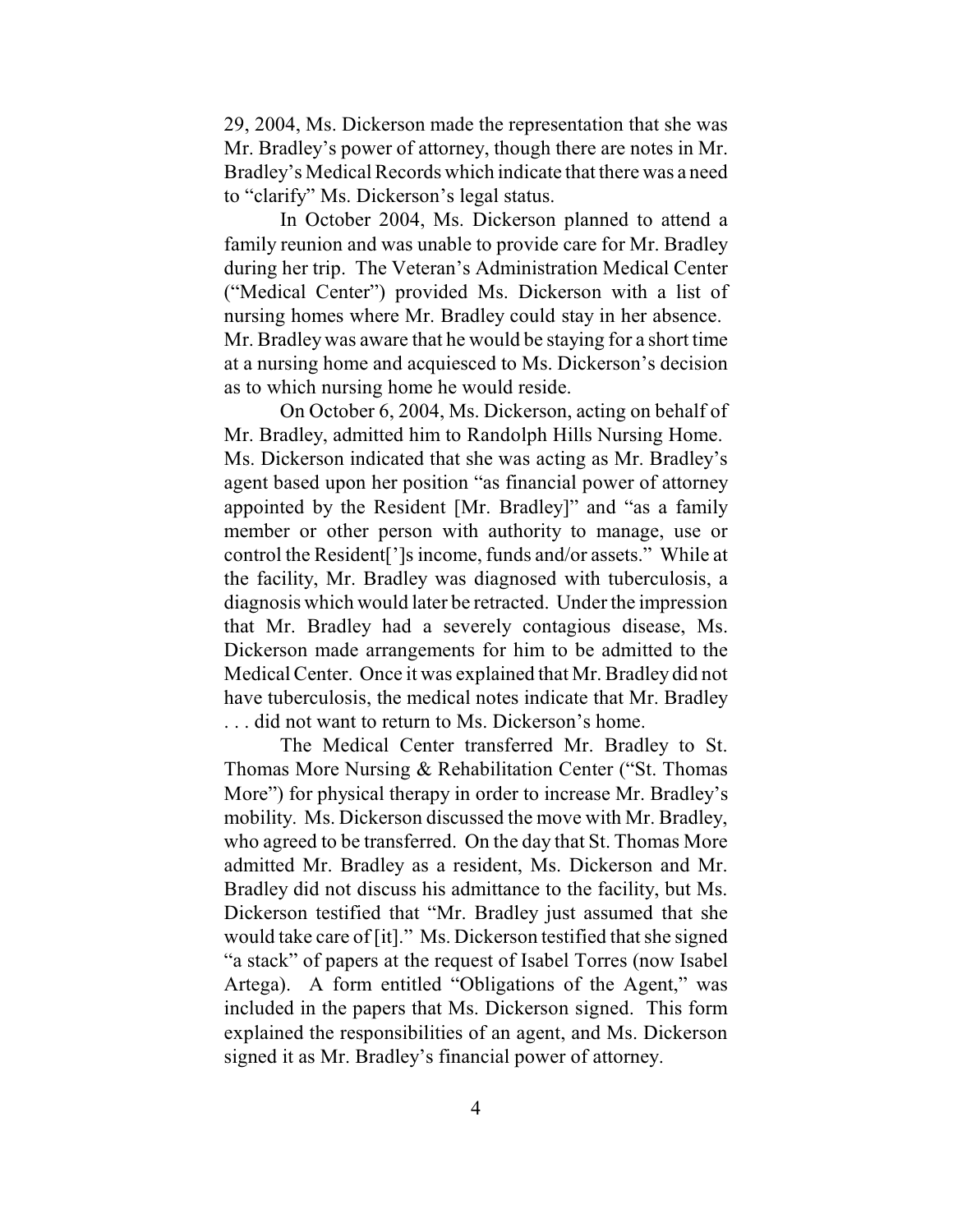The admittance papers also included a Resident and FacilityArbitration Agreement ("Agreement"), which is central to the claims in the case. Ms. Dickerson signed the Agreement on behalf of Mr. Bradley. The Agreement provided that any disputes between a resident and the facility shall be settled through arbitration, and "all claims based in whole or in part on the same incident, transaction, or related course of the care or service provided by the Facility to the Resident, shall be arbitrated in one proceeding." The agreement also stated that "the arbitrator will be selected by the Facility from a list of individuals who are certified in alternative dispute resolution or are retired judges who routinely offer their services as arbitrators," but also provided that the Agreement may be rescinded by written notice within fifteen (15) days.

In January, 2005, Mr. Bradley was transferred to Providence Hospital for emergency medical treatment. Ms. Dickerson did not actively participate in admitting Mr. Bradley to Providence Hospital, but on January 22, 2005, she represented herself as Mr. Bradley's power of attorney and gave consent for elective transfusion of blood products. On January 27, 2005, Ms. Dickerson, once again, represented herself as Mr. Bradley's "legal custodian" in a phone conversation with the nurse transfer coordinator at Providence Hospital. Almost a month after Mr. Bradley was admitted to Providence Hospital, he passed away. During his lifetime, Mr. Bradley never executed any documents purporting to make Ms. Dickerson his power of attorney, though Ms. Dickerson readilyadmits that she was Bradley's fiduciary payee for purposes of endorsing and depositing his checks.

Based on these facts, the trial court determined that Bradley's Estate was required to arbitrate its claims against Respondent. First, the trial court rejected the Estate's argument that the Maryland Health Care Malpractice Claims Act ("Malpractice Claims Act"), Maryland Code (1974, 2006 Repl. Vol.), §§ 3-2A-01 through 3-2A-10 of the Courts and Judicial Proceedings Article, "provides the exclusive means by which medical malpractice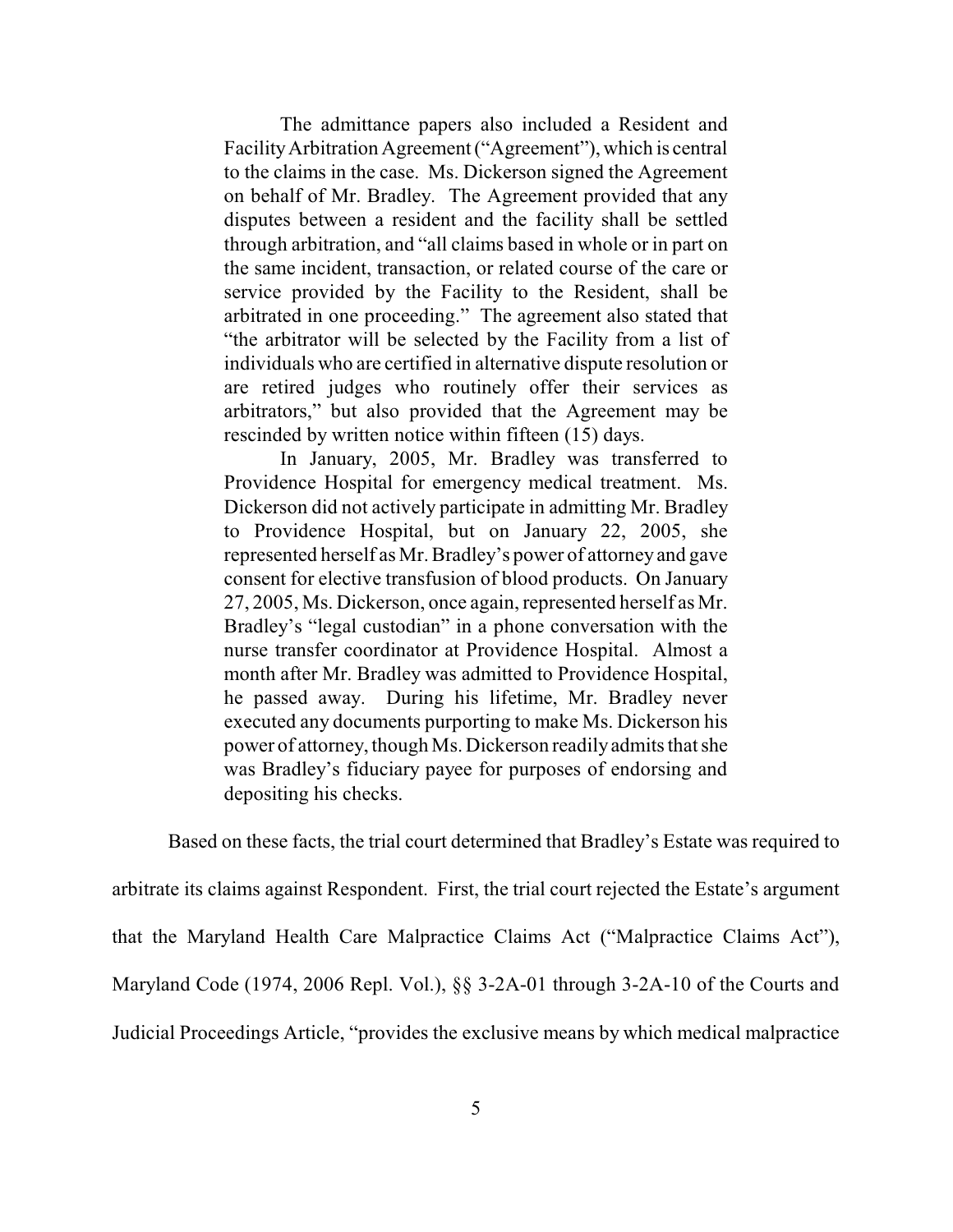claims may be pursued in Maryland . . . ." The court concluded that the Malpractice Claims Act "does not specifically preclude private arbitration as an alternative to a jury trial in the circuit court." Second, the trial court rejected the Estate's argument that Dickerson was not Bradley's agent for purposes of signing the arbitration agreement. The court found that "[t]here is . . . credible evidence to prove that Mr. Bradley not only knew that Ms. Dickerson acted on his behalf, but more importantly, he expected her to act for him and acquiesced to her decisions." Accordingly, the court concluded that "Ms. Dickerson signed the ... arbitration agreement while acting as Mr. Bradley's agent" and that Bradley's Estate "will be bound by the arbitration agreement." Third, and finally, the court rejected the Estate's argument that the arbitration agreement was "unconscionable, and therefore, unenforceable, because it 'allows Heritage Care to unilaterally pick the arbitrator.'" The court noted that while the arbitration agreement "provides that an arbitrator would be chosen from a list provided by Heritage Care," the agreement specified arbitrators who "would be bound by Maryland Rule 17-105, *et seq.*, as well as the Maryland Rules of Professional Conduct and, in the case of the [retired] judges, the Judicial Canons, dealing with impartiality." The court also noted that "the Agreement could be rescinded bywritten notice within fifteen (15) days, and it was never a condition for admittance into St. Thomas More." With these safeguards in place, the court concluded "that the arbitration agreement is not procedurally or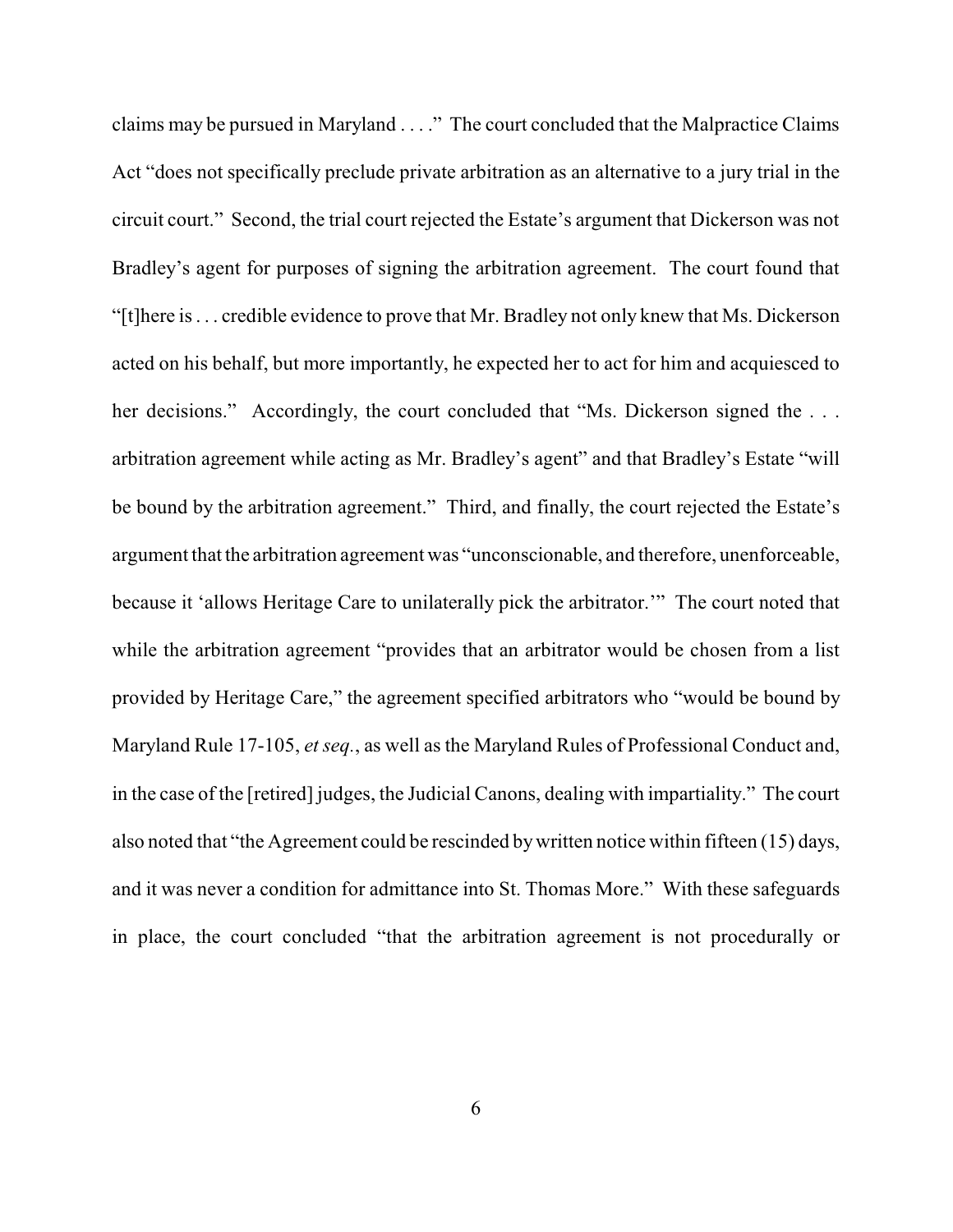substantively unconscionable."<sup>4</sup>

Subsequently, the Estate noted a timely appeal of the second and third rulings from the trial court. While the case was before the Court of Special Appeals, the Estate filed a petition for certiorari in this Court, asking us to answer the following questions:

> 1. Absent a power of attorney or other advance directive, does a friend or relative have authority to bind a nursing-home resident to an arbitration agreement included in the nursinghome-admission documents?

> 2. Is an arbitration agreement providing one party will unilaterally select the sole arbitrator from a list created by that party so one-sided as to be unenforceable?

After receiving briefs from both parties $\delta$  and hearing oral arguments, we answer the

first question in the affirmative. We conclude that neither a power of attorney nor any other advance directive is required to bind a nursing-home resident to an arbitration agreement included in nursing-home admission documents when, as in this case, signing the arbitration agreement is not a prerequisite to admission to the nursing home. We further conclude, however, that the arbitration agreement in this case is not binding on Bradley's Estate

<sup>&</sup>lt;sup>4</sup> The court also addressed whether Dr. Ricardo Longoria, Bradley's physician at St. Thomas More, was bound by the arbitration agreement. The claims against Dr. Longoria are not before us as he has withdrawn his portion of the appeal.

<sup>&</sup>lt;sup>5</sup> We also received two *amicus curiae* briefs, both in support of Petitioner. One brief was from the AARP; the Legal Aid Bureau, Inc.; the Maryland Disability Law Center; NCCNHR – The National Consumer Voice for Quality Long-Term Care; and Voices for Quality of Care. One brief was from the Public Justice Center, the Maryland Employment Lawyers Association, the Maryland Consumer Rights Coalition, the National Association of Consumer Advocates, and Civil Justice.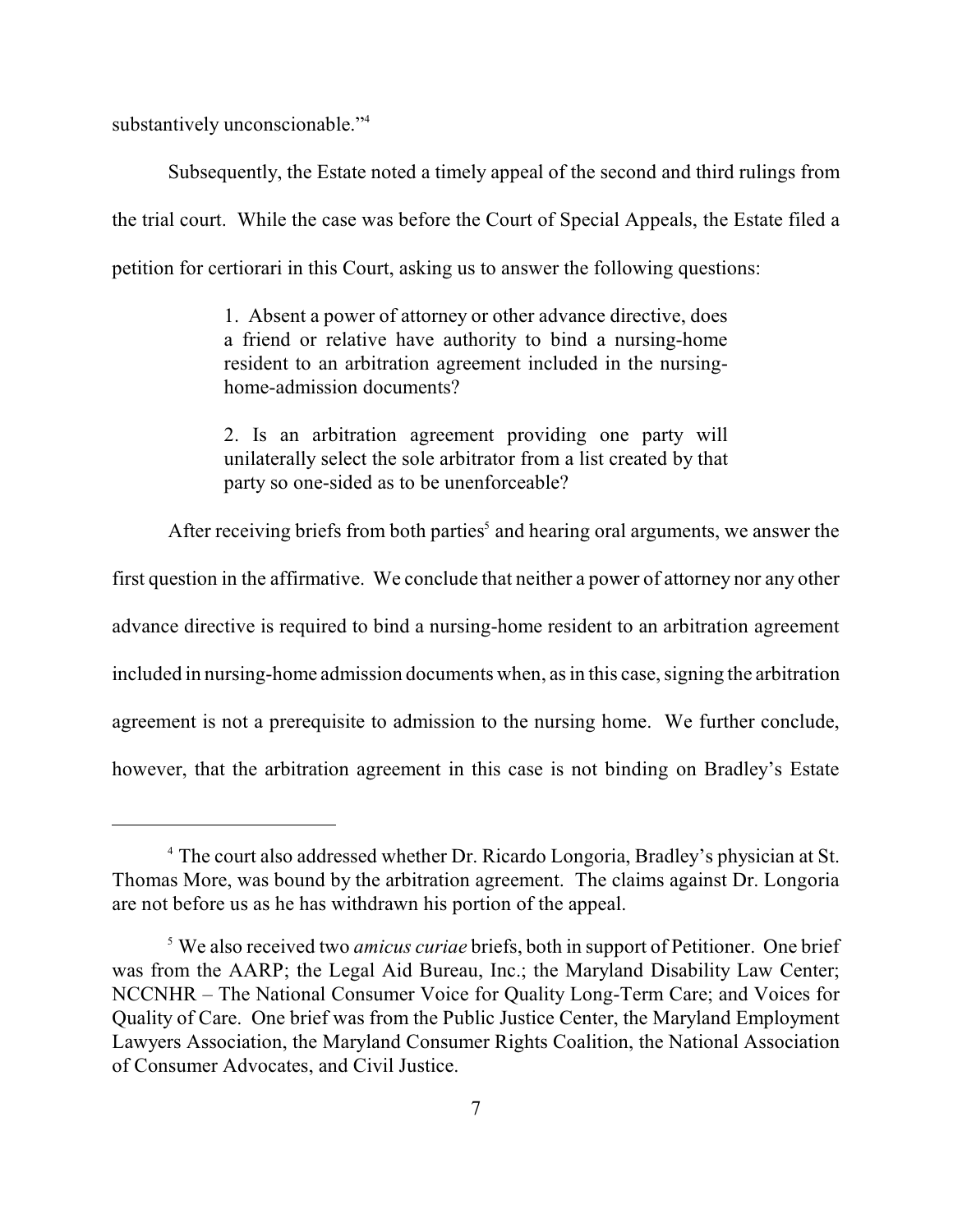because, after applying general agency principles, we conclude that Dickerson did not have actual or apparent authority to bind Bradley to the arbitration agreement. As we conclude that Bradley's Estate is not bound by the arbitration agreement, we need not address the second question.

### **DISCUSSION**

### **Standards of Review**

The parties disagree as to the standard of review that we should apply to the issue of whether Dickerson was Bradley's agent for purposes of signing the arbitration agreement in this case. The Estate argues that we should apply a *de novo* standard because that is the standard we apply when the issue before us "involves an interpretation and application of Maryland statutory and case law." *Walter v. Gunter*, 367 Md. 386, 392, 788 A.2d 609, 612 (2002). Respondent argues, to the contrary, that we should apply the more deferential clearly erroneous standard because "[t]he existence of an agency relationship is a question of fact which must be submitted to the factfinder if any legally sufficient evidence tending to prove the agency is offered." *Faya v. Almaraz*, 329 Md. 435, 460, 620 A.2d 327, 339  $(1993)^6$ 

Both parties have presented overly-narrow standards of review. This case involves

 $\delta$  The parties agree that we would apply the *de novo* standard to the issue of whether the arbitration agreement in this case was unconscionable. We need not address that issue, however, because we conclude that the parties never entered into a valid arbitration agreement.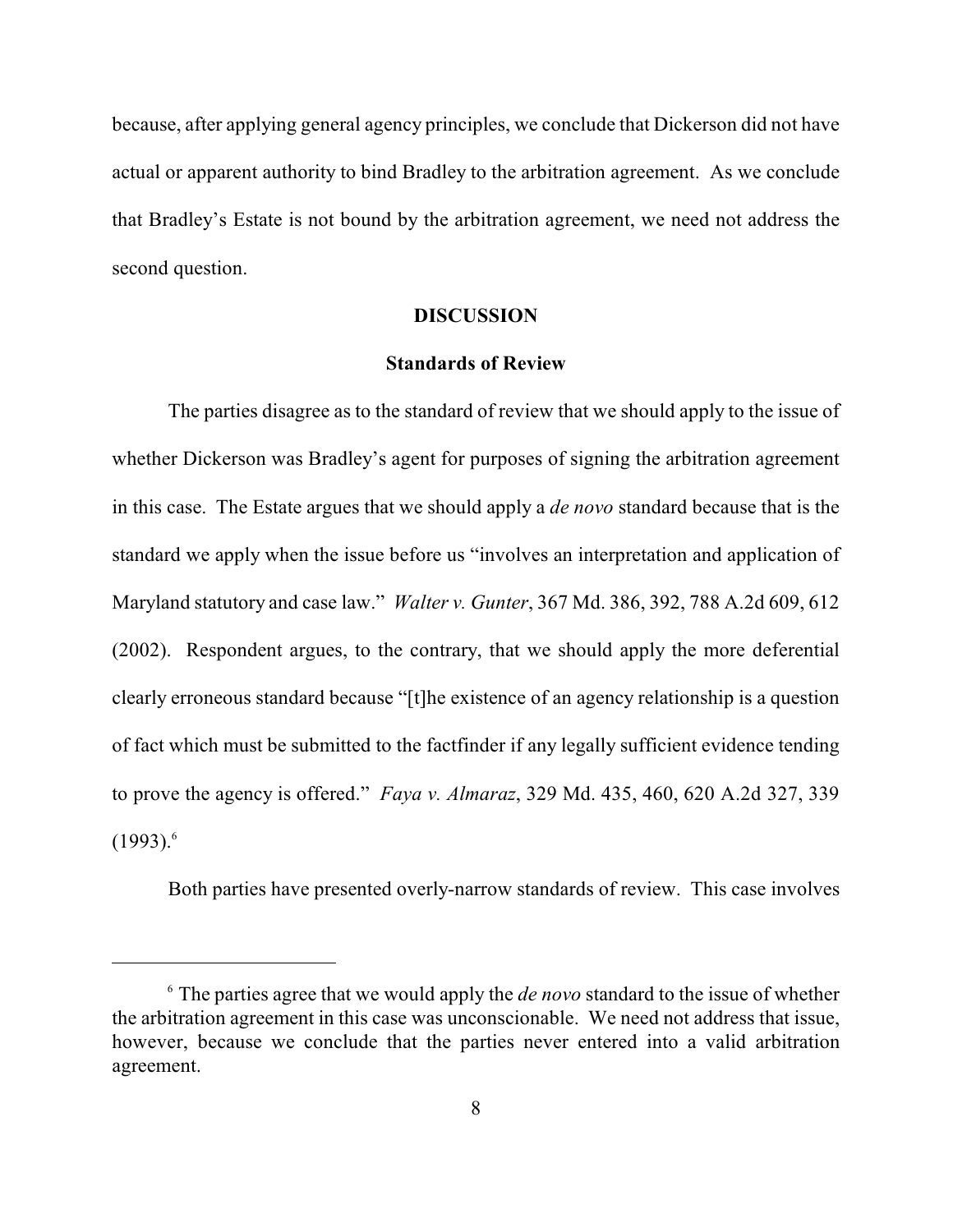both questions of fact and law. In such a case, we apply different standards of review to the questions of fact and to the questions of law. *See State Security v. American General*, 409 Md. 81, 109-11, 972 A.2d 882, 899 (2009) (explaining the application of different standards of review to different trial court determinations). One of our considerations is whether Dickerson was Bradley's agent for purposes of binding him to the arbitration agreement. This is a factual determination that we review using the clearly erroneous standard. *Faya*, 329 Md. at 460, 620 A.2d at 339. Under the clearly erroneous standard, we will not disturb the factual findings of the trial court "[i]f there is any competent evidence to support th[ose] factual findings." *Goff v. State*, 387 Md. 327, 338, 875 A.2d 132, 139 (2005) (quoting *Solomon v. Solomon*, 383 Md 176, 202, 857 A.2d 1109, 1123 (2004)). As to questions of law, both parties have presented legal arguments based on their interpretation of statutory and case law. We consider those arguments *de novo*; in other words, we review the questions as a matter of law. *Goff*, 387 Md. at 337-38, 875 A.2d at 138. With these standards of review in mind, we turn to the substantive issues before us.

#### **Statutory Limitations**

The Estate argues that Dickerson could not have been Bradley's agent for purposes ofsigning the arbitration agreement because of two Maryland health care statutes. First, the Estate asserts that under the Maryland Health Care Decisions Act ("HCDA"), Maryland Code (1982, 2009 Repl. Vol.), §§ 5-601 through 5-618 of the Health-General Article, an individual cannot become an agent for an incapacitated person unless a formal "advanced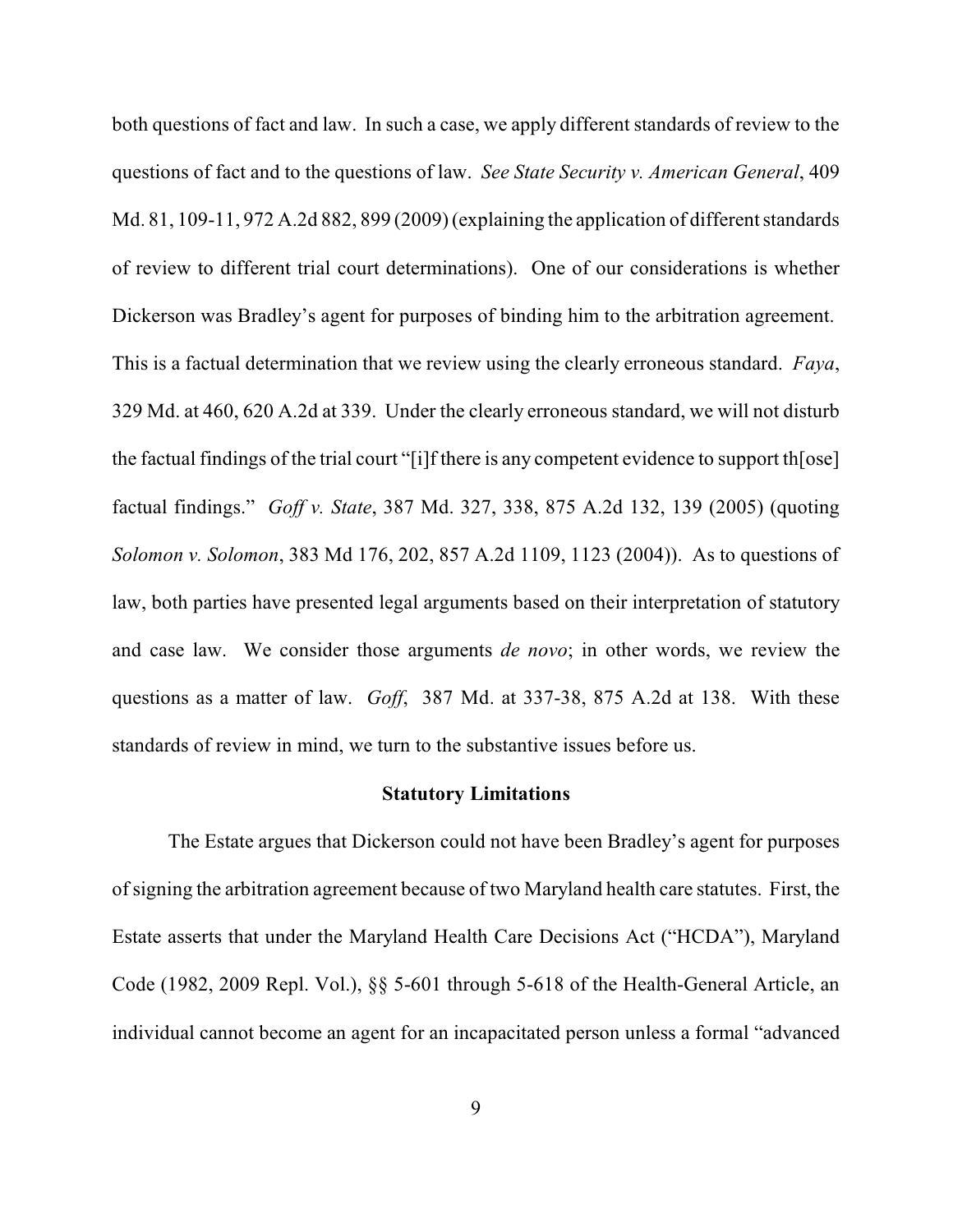directive" has been executed in accordance with the statute. Second, the Estate argues that under § 19-344 of the Health-General Article, an agent for a nursing home resident may control only the resident's finances. Upon our review of these statutes, we conclude that neither statute prevented Dickerson from acting as Bradley's agent for purposes of signing the arbitration agreement in this case.

We first address the Estate's HCDA argument. As both parties point out, the HCDA provides procedures by which an individual may appoint someone to be his or her agent for purposes of making "health care decisions." *See* § 5-601(c) of the Health-General Article (defining "agent" under the HCDA). To this end, the HCDA provides procedures for creating an advance directive "regarding the provision of *health care* to [the] individual [who is to receive health care], or the withholding or withdrawal of *health care* from that individual." § 5-602(a) of the Health-General Article (emphasis added). An advance directive under the HCDA is either a "witnessed written or electronic document, voluntarily executed by the" individual who is to receive health care or a "witnessed oral statement" made by the individual who is to receive health care "in the presence of the attending physician or nurse practitioner and one witness" and "documented as part of the individual's medical record." §§ 5-601(b), 5-602(d) of the Health-General Article. Unless otherwise provided in the advance directive, the advance directive becomes effective when the individual to receive health care has been deemed, under procedures that the HCDA specifies, incapable of making an informed decision. § 5-602(e) of the Health-General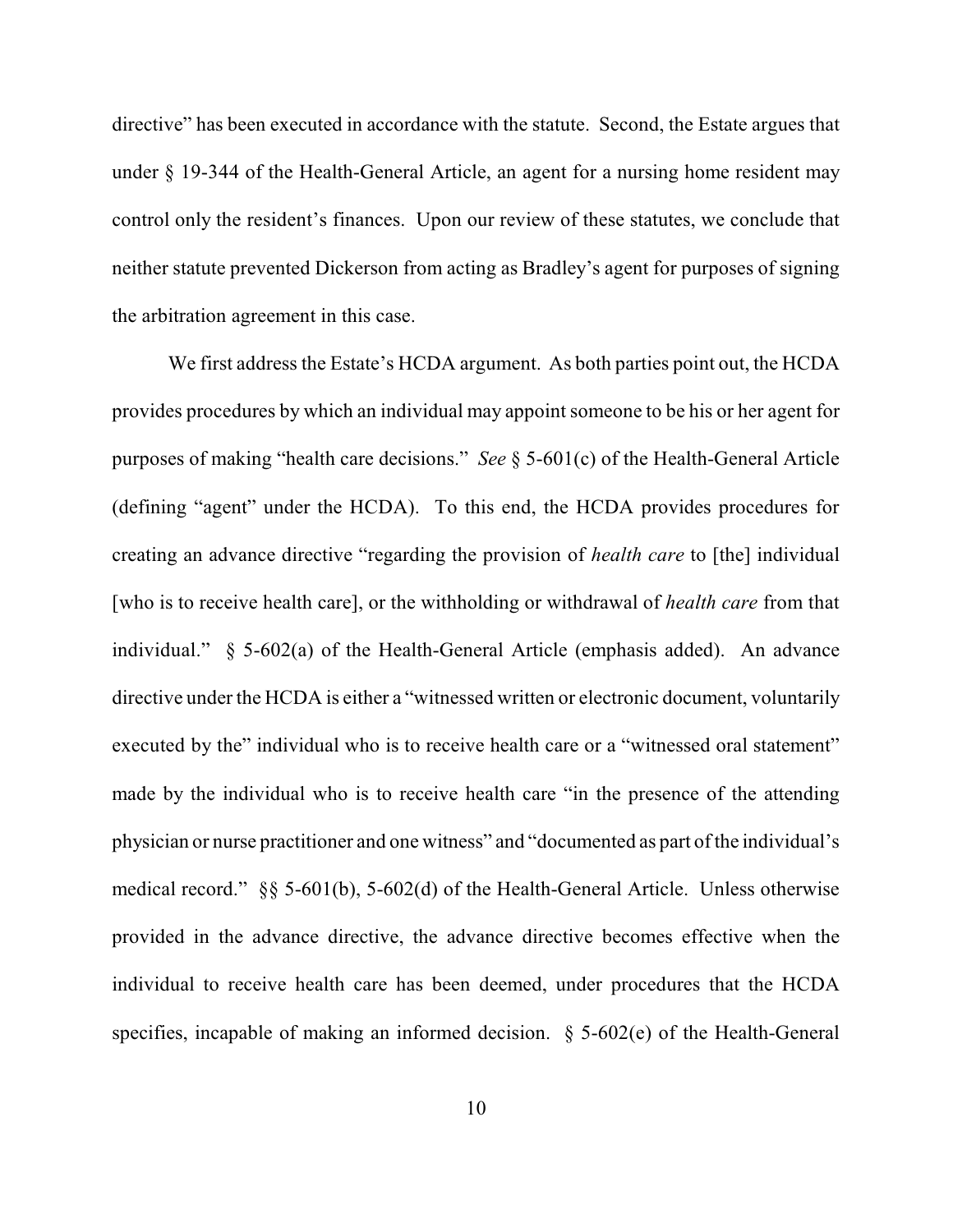Article.<sup>7</sup>

The Estate argues that the HCDA provides the only procedures by which an individual may appoint another person to be his or her agent for making health care decisions. Bradley did not create an advance directive appointing Dickerson his agent pursuant to the HCDA; the Estate therefore argues that Dickerson did not have authority to sign the arbitration agreement on Bradley's behalf. We disagree for two reasons. First, the HCDA pertains only to "health care decisions," and, as we explain extensively later in this opinion, we disagree that the decision to sign the arbitration agreement in this case was a health care decision. For that reason, the HCDA does not apply to the present case. Second, even if we assume that the decision to sign the arbitration agreement were a health care decision, we disagree that the HCDA applies. The HCDA establishes procedures by which an individual maymake health care decisions to be carried out if he or she is unable to make those decisions for him or herself. This intent is demonstrated by the HCDA's mandate that

 $\textsuperscript{7}$  The Health Care Decisions Act ("HCDA") also provides procedures by which a "surrogate decision maker" can be chosen to "make decisions about health care for a person who has been certified to be incapable of making an informed decision and who has not appointed a health care agent in accordance with this subtitle or whose health care agent is unavailable." Md. Code (1982, 2009 Repl. Vol.), § 5-605(a)(2) of the Health-General Article. An individual is "incapable of making an informed decision," when he or she is "unable to understand the nature, extent, or probable consequences of the proposed treatment or course of treatment, is unable to make a rational evaluation of the burdens, risks, and benefits or the treatment or course of treatment, or is unable to communicate a decision." § 5-601(m) of the Health-General Article. These procedures are not relevant to the present case as neither party contends that Bradleywas incapable of making an informed decision. Indeed, the written medical evaluations performed during Bradley's admission to St. Thomas More describe him as "alert," "friendly," "cooperative," and "oriented."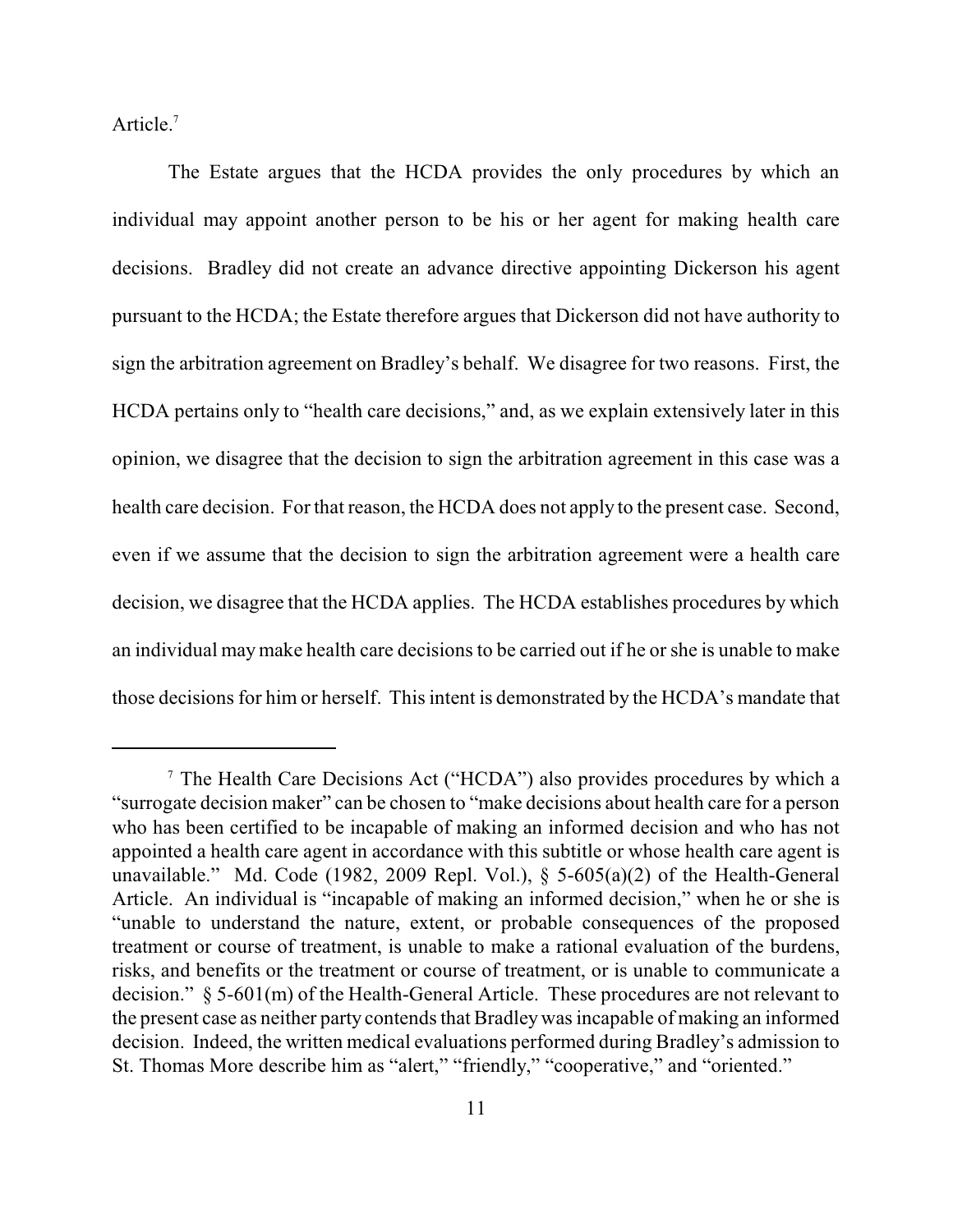treatment may only be provided, withheld, or withdrawn pursuant to the HCDA if "the patient is incapable of making an informed decision regarding the treatment."  $\S 5-606(a)(1)$ of the Health-General Article; *see also Wright v. Johns Hopkins Health*, 353 Md. 568, 577, 728 A.2d 166, 170 (1999) (explaining this requirement).<sup>8</sup> In such a case, the health care provider looks to the instructions provided in the patient's advance directive, § 5-602 of the Health-General Article, or, if no advance directive exists or the person designated as the decision maker in the advance directive is unavailable, the health care provider looks to a statutorily designated surrogate decision maker, § 5-605 of the Health-General Article. Nothing in the HCDA, however, restricts the ability of an individual to appoint a health care agent when, as in the present case, the individual who is to receive health care is apparently capable of making informed decisions on his or her own behalf.<sup>9</sup>

Next, we address the Estate's argument regarding  $\S$  19-344(c) of the Health-General Article. The Estate argues that pursuant to this statute, the authority of a nursing home

<sup>&</sup>lt;sup>8</sup> One commentator, Hon. John F. Fader II, has explained that the "threshold [of being 'incapable of making an informed decision'] must be reached before an advanced directive, appointment of a health care agent, or surrogate decisionmaking may become operative to govern health care decisionmaking." John F. Fader II, *The Precarious Role of the Courts: Surrogate Health Care Decisionmaking*, 53 Md. L. Rev. 1193, 1210-11 (1994).

 $\beta$  In effect, the Estate argues that the HCDA entirely abrogates the common law of agency in regard to health care decisions. Nothing in the statute suggests that it changes the common law in regard to the appointment of an agent to make health care decisions while the principal has the ability to make his or her own decisions. In that regard, the common law is undisturbed. *See Suter v. Stuckey*, 402 Md. 211, 232, 935 A.2d 731, 743 (2007) ("In construing a statute, it is a long-standing rule of statutory interpretation that the common law will not be repealed by implication."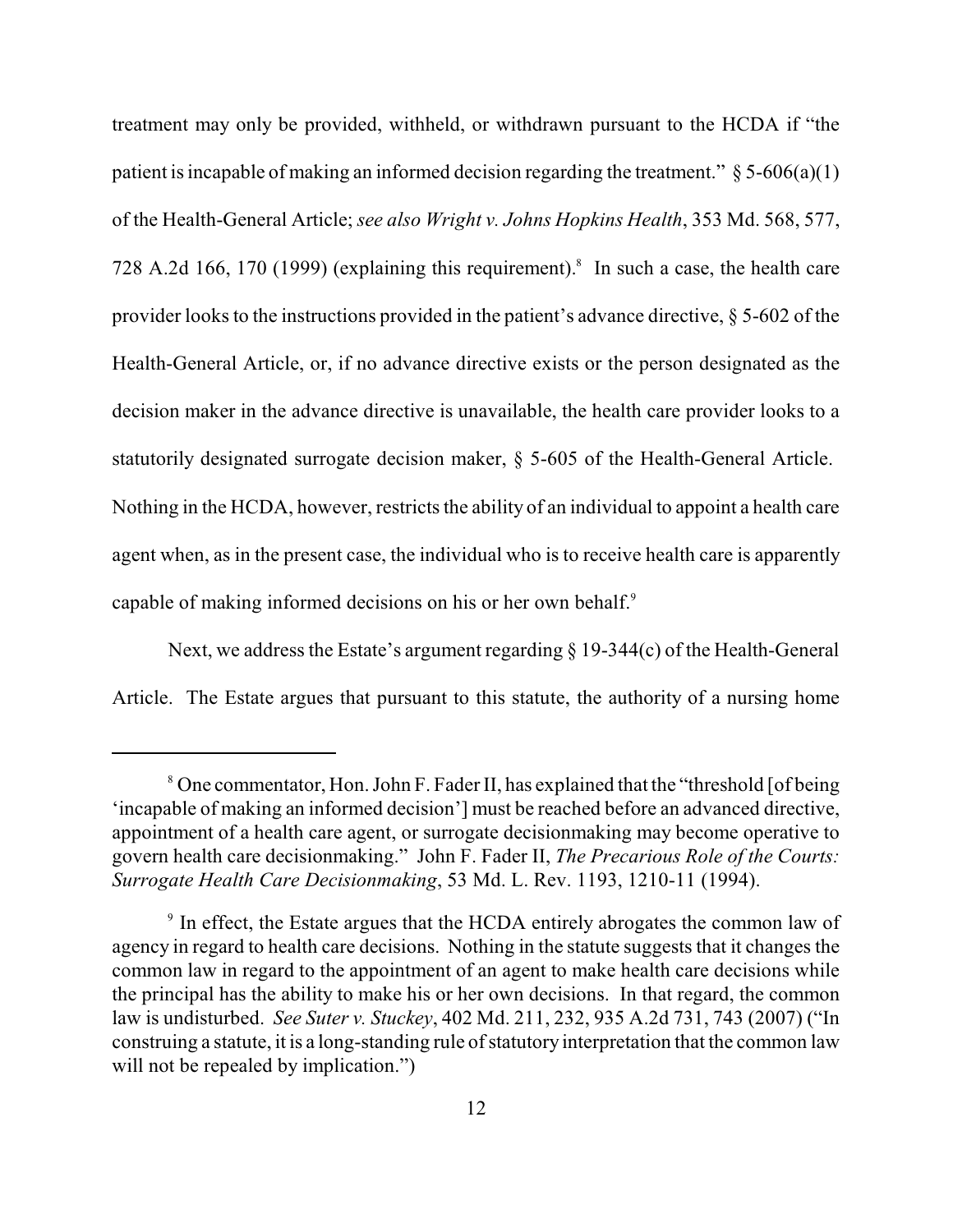resident's agent, when signing admission documents on the resident's behalf, can only extend to control of the resident's finances. Again, we disagree. As we have explained previously, the Legislature enacted  $\S$  19-344(c) to limit the personal liability that a nursing home resident's agent may incur when admitting the resident to a nursing home. *Walton v. Mariner Health*, 391 Md. 643, 654, 894 A.2d 584, 590 (2006). We provided an extensive discussion of § 19-344(c) in *Walton*, explaining the ways in which that statute limits the agent's potential liability by setting forth the specific requirements for those "who manage[], use[], or control[] the funds or assets that legally may be used to pay the applicant's or resident's share of costs or other charges for the facility's services." 391 Md. at 664-68, 894 A.2d at 596-99 (quoting  $\S$  19-344(c)(1) of the Health-General Article).<sup>10</sup> The Legislature's purpose in setting forth these requirements was to "assure that [health care contracts] conform to existing law and are clear and understandable" because "the circumstances surrounding admission to a nursing home are highly stressful for applicant []s and their families." *Walton*, 391 Md. at 665, 894 A.2d at 597 (quoting Bill Summary, H.B. 683 at 1-2 (1988)). As our discussion in *Walton* points out, the purpose of § 19-344(c) was to limit the potential personal financial liability that agents for applicants may incur during the stressful nursing home admission process.

 $10$  In addition to limiting the potential personal financial liabilities of nursing home residents and their agents, § 19-344 of the Health-General Article also sets forth a variety of procedures that health care facilities must follow to promote the interests and well-being of their residents. *See also* § 19-343 of the Health-General Article (setting forth the policies of the Nursing Home Bill of Rights, § 19-342 *et seq.* of the Health-General Article).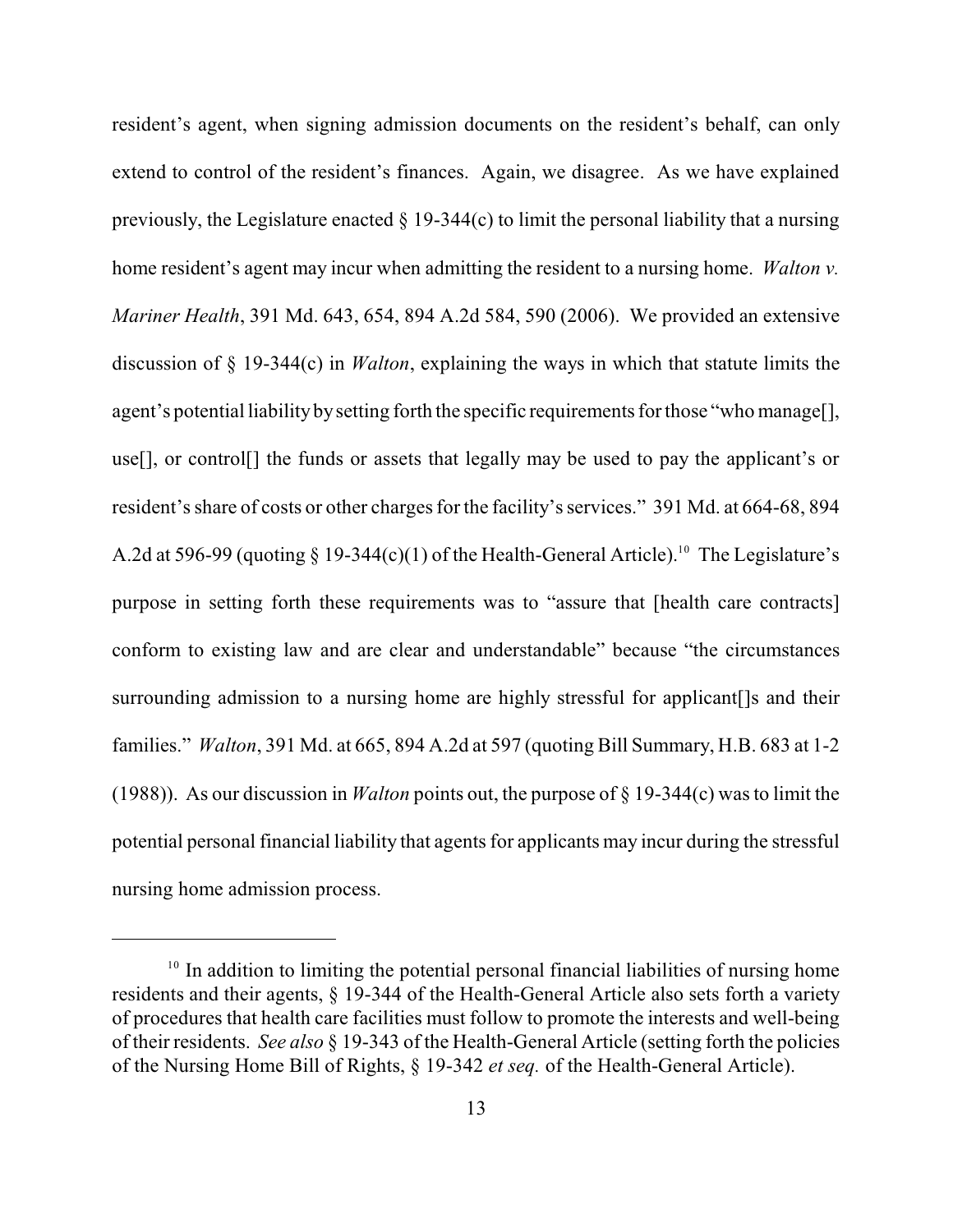The purpose and text of  $\S 19-344(c)$  demonstrate that it is inapplicable to the present case. Section 19-344(c) was intended to limit the financial liabilities that the agent of a nursing home applicant or resident may be required to assume in regard to the applicant or resident's stay in the nursing home. It was not intended to limit the ability of an individual to authorize someone else to act on his or her behalf in other ways, nor is there anything in the statute that would have that effect. Of specific relevance to the present case, nothing in § 19-344(c) addresses arbitration agreements or limits the authority of a nursing home resident's agent in regard to such agreements. We therefore conclude that § 19-344(c), like the HCDA, did not preclude Dickerson from signing an arbitration agreement on Bradley's behalf.

## **Other Jurisdictions**

We now turn to the Estate's contention that we should follow other jurisdictions that have established procedures, outside of general agency principles, that an individual must follow when conferring on another person the authority to make health care decisions on the individual's behalf. The Estate makes two arguments in support of this contention. First, the Estate contends that the statutes of other states "[t]ypically . . . require that the [nursing home] resident be certified, in writing as 'incapable of making an informed decision about treatment' bythe attending physician." Second, the Estate argues that other state courts have held that, "absent a written advance directive, properly applied statutory procedures for appointing a decisionmaker, or some other clear signal from the resident that the family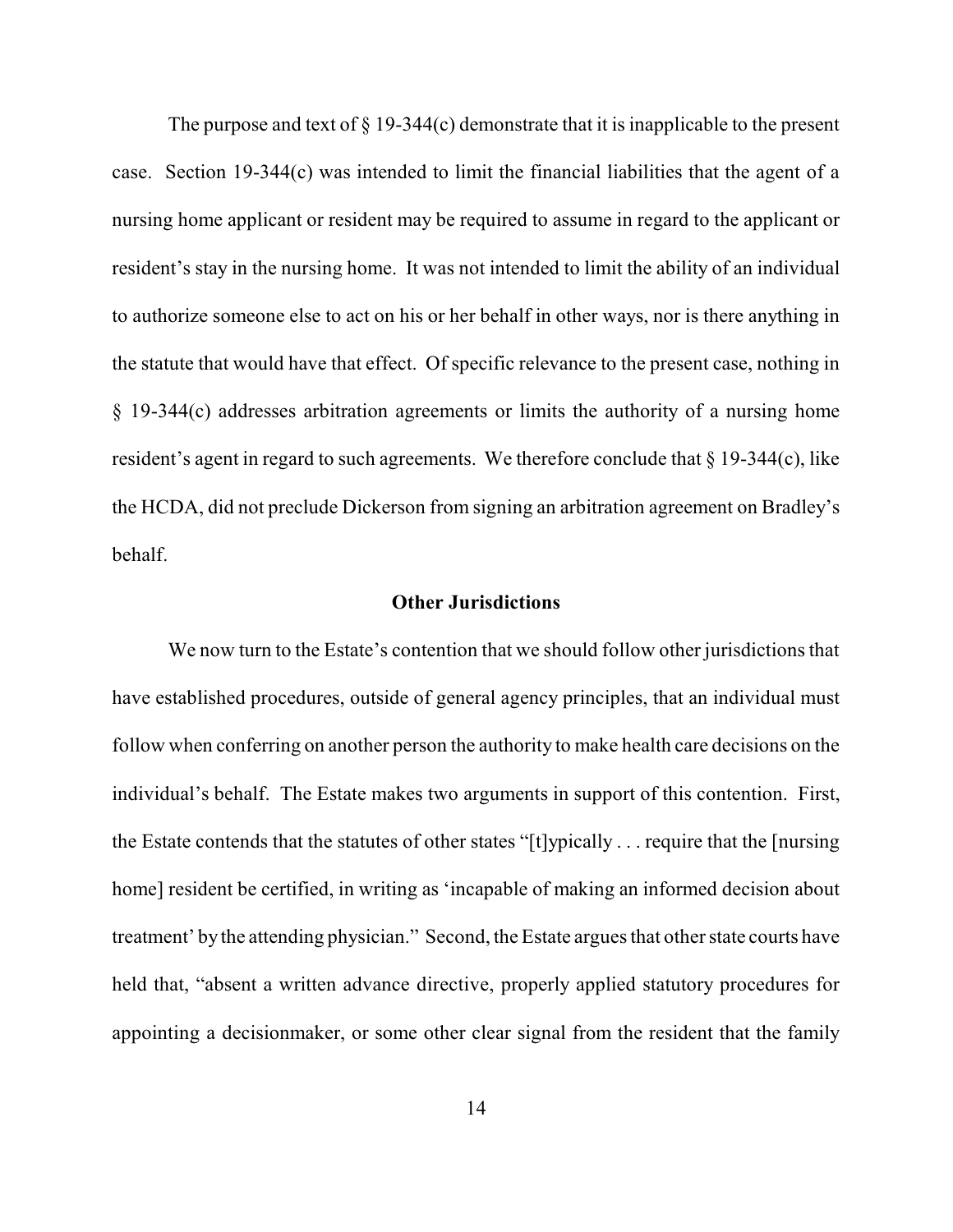member had the authority to act on his or her behalf, arbitration agreements signed by a family member are not binding on the resident." To the extent that the Estate relies on those authorities to argue that we should look beyond general agency principles to make our determination in this case, we disagree. We do agree, however, with those courts that have applied general agency principles in cases involving nursing home arbitration agreements.

First, we consider the Estate's arguments regarding statutes from other states and opinions applying those statutes. The statutes of other states reflect determinations made by those states' legislatures and are not, of course, binding on this Court. We need not consider the statutes that the Estate has cited for another reason as well: like the HCDA, the other statutes specifically apply to health care decisions. *See* Fla. Stat. Ann. § 765.204 (West 2005) (dealing with "health care decisions"); Miss. Code Ann. § 41-41-205 (2009) (same); Tenn. Code Ann. § 68-11-1803(d) (2006) (same).<sup>11</sup> As we explain extensively in this opinion, the decision to sign the arbitration agreement in this case was not a "health care decision." As a result, neither those statutes, nor cases applying those statutes, will influence our decision in this case.

Second, we consider the Estate's argument that other courts have applied something other than general agency principles when determining whether an individual has authority to sign an arbitration agreement on behalf of another person who is seeking health care. The

<sup>&</sup>lt;sup>11</sup> The Estate also cites  $\S$  5-606 of the Health-General Article to support this argument, but, as we have explained, that statute is inapplicable to the present case.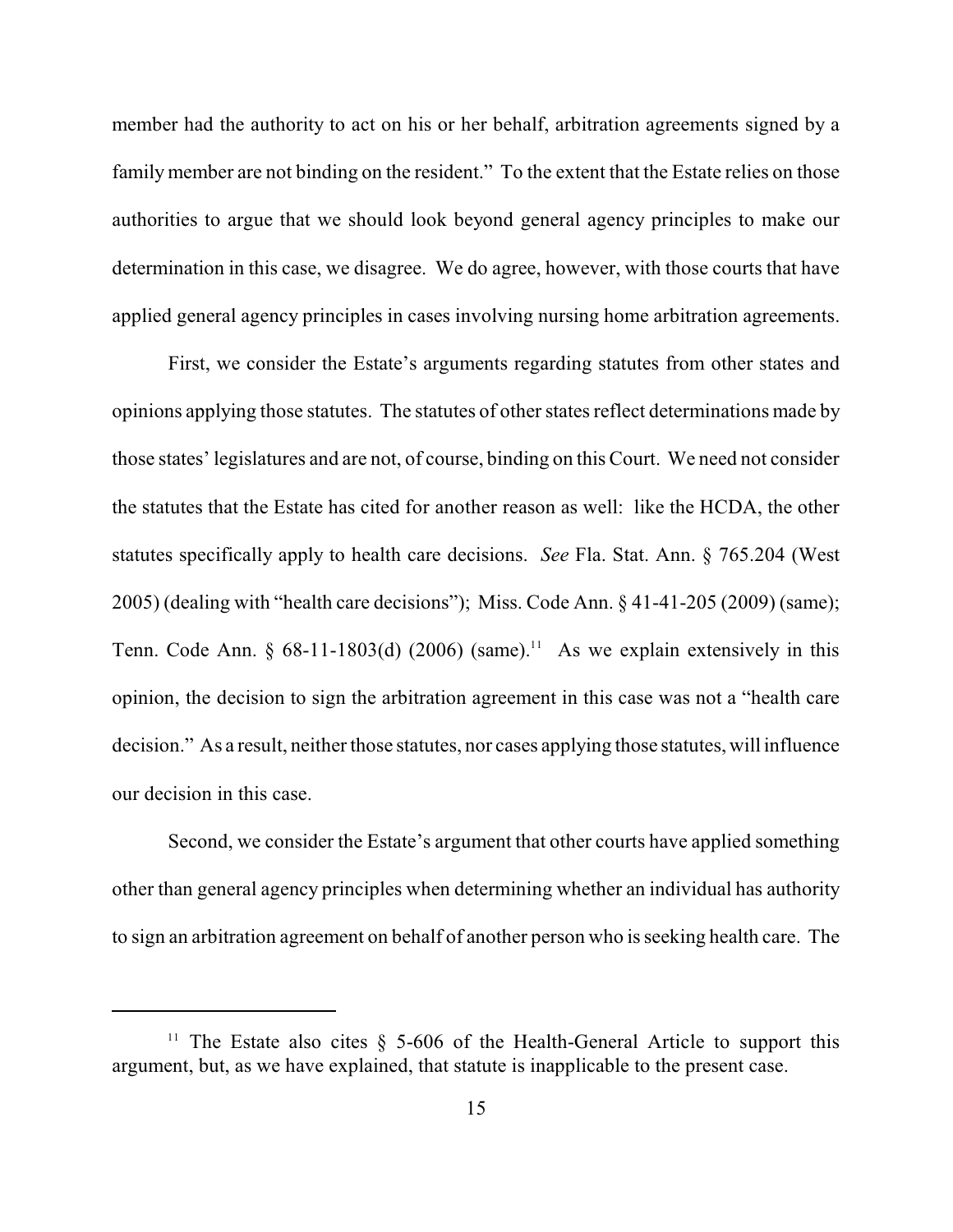Estate cites a number of Mississippi court decisions for this argument, but we disagree that any of those decisions are applicable to the present case. In each of those decisions, the courts applied the Mississippi health care surrogacy statute, Miss. Code Ann. § 41-41-211, and determined that its requirements had not been satisfied. *Compere's Nursing Home, Inc. v. Estate of Farish*, 982 So. 2d 382, 384 (Miss. 2008) (finding that the requirements of Miss. Code Ann. § 41-41-211 were not satisfied); *Miss. Care Ctr. of Greenville, LLC v. Hinyub*, 975 So. 2d 211, 217-18 (Miss. 2008) (same); *Gren. Living Ctr., LLC v. Coleman*, 961 So. 2d 33, 37 (Miss. 2007) (same); *Forest Hill Nursing Ctr., Inc. v. McFarlan*, 995 So. 2d 775, 779-81 (Miss. Ct. App. 2008) (same). Similar to the Maryland health care surrogacy statute, *see supra* note 7, § 41-41-211 allows a person to "make a health-care decision for a patient who is an adult or emancipated minor if the patient has been determined by the primary physician to lack capacity and no agent or guardian has been appointed or the agent or guardian is not reasonably available." Those cases applying § 41-41-211 are inapplicable here because the present case involves neither a "health-care decision" nor an individual who "lack[ed] capacity." To the extent that the Estate relies on those decisions for its argument that we should apply something other than general agencyprinciples to the present case, we find those decisions unpersuasive.

We do, however, find persuasive those decisions wherein courts have applied general agency principles to determine whether an individual had authority to sign a nursing home arbitration agreement on behalf of another. For example, the intermediate appellate court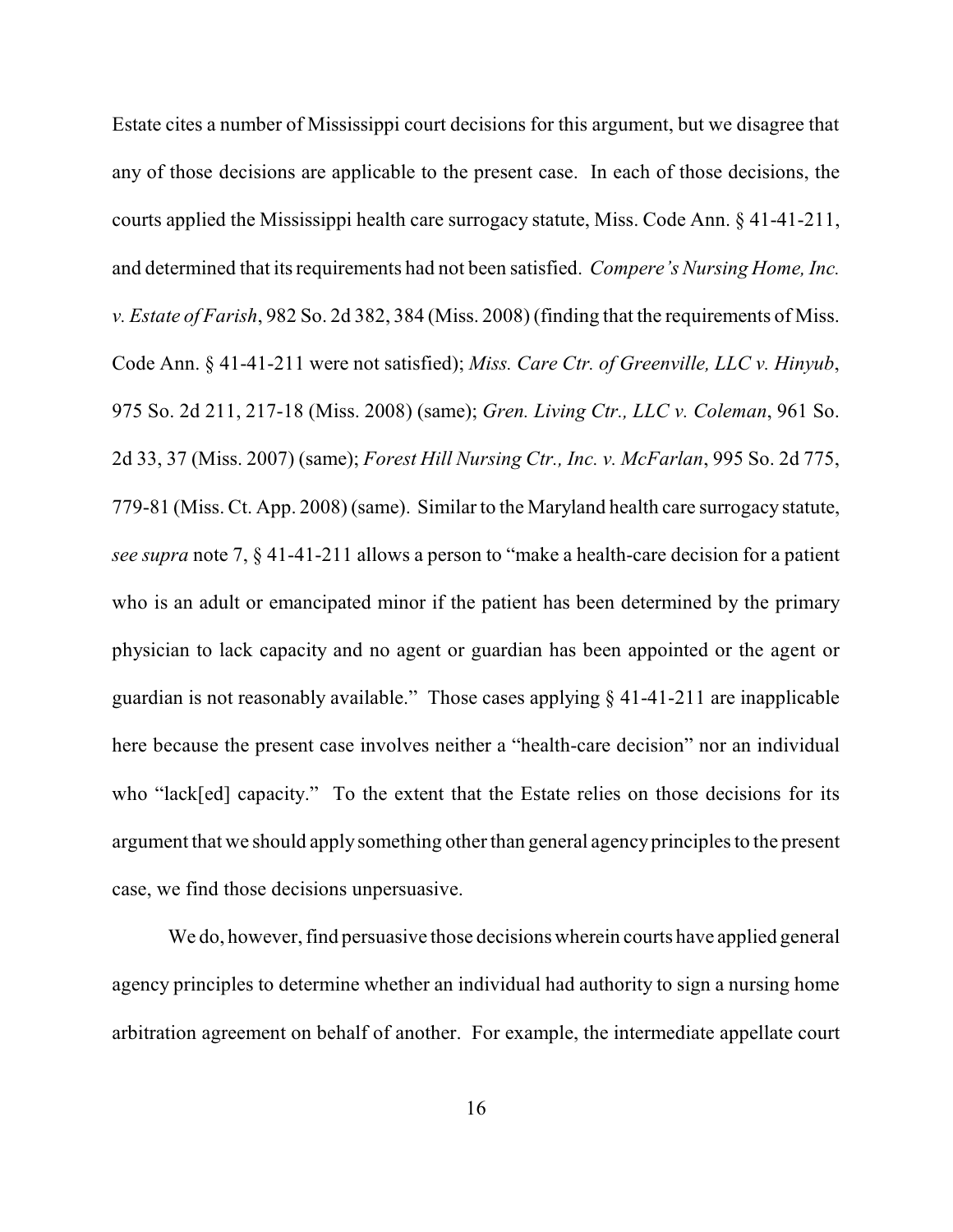in California has applied general agency principles to nursing home arbitration agreements in a number of cases. In *Warfield v. Summerville Senior Living, Inc.*, 158 Cal. App. 4th 443, 448-49 (2007), the court concluded that a husband had no authority to sign a nursing home arbitration agreement on behalf of his wife, even though his wife, who suffered from dementia, had failed to object to her husband acting on her behalf. The court found that there had been "absolutely no evidence of the wife's 'express or implied consent to have her husband act as her agent.'" *Id.* at 448 (quoting *Flores v. Evergreen at San Diego, LLC*, 148 Cal. App. 4th 581, 589 (2007)). The California court came to a similar conclusion in both *Flores*, 148 Cal. App. 4th at 586-89 ("It was [the nursing home's] burden to show the validity of the arbitration agreement based on [the resident's] express or implied consent to have her husband act as her agent. . . . [T] he record is devoid of any such evidence."), and *Pagarigan v. Libby Care Ctr., Inc.*, 99 Cal. App. 4th 298, 300-03 (2002) ("[D]efendants failed to produce any evidence [that the resident's daughters] had authority to enter into an arbitration contract on behalf of their mother  $\dots$ .  $n^{2}$  In each of those cases, the court applied general agency principles to determine whether the signatory to a nursing home arbitration agreement had authority to sign the agreement on behalf of another.

Recently, the Supreme Court of Nebraska also applied general agency principles to a dispute concerning a nursing home arbitration agreement that had been signed by someone

 $12$  As explained *infra* note 16, the California intermediate appellate court in those California cases also determined that the statutory authority to make health care decisions as an individual's next-of-kin does not include authority to sign an arbitration agreement.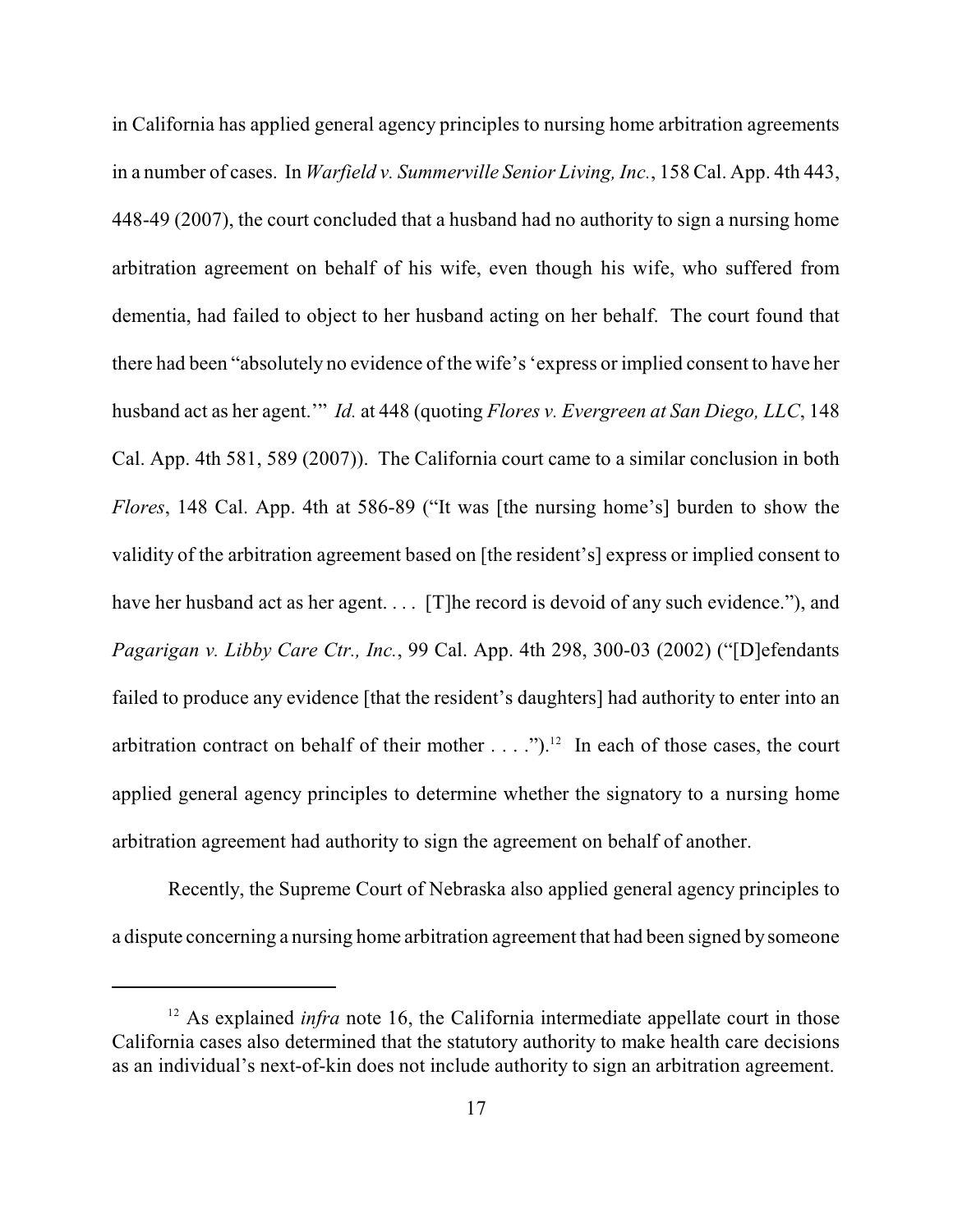other than the nursing home resident. In *Koricic v. Beverly Enters.-Neb., Inc.*, a man signed an arbitration agreement on behalf of his mother when she was admitted to a nursing home. 773 N.W.2d 145, 149 (Neb. 2009). The son had previously signed medical authorizations for his mother, but he had taken action only based on his mother's directions and had never been granted power of attorney over her affairs. *Id.* at 148-89. The court concluded that "an agency relationship existed between [the mother] and [the son]" and that "as [the mother's] agent, [the mother] authorized [the son] to sign the required admission papers." *Id.* at 151. The court also concluded, however, that the son's "actual authority did not extend to signing an arbitration agreement that would waive [the mother's] right of access to the courts and to trial by jury," and that the facts of the case "preclude[d] [the nursing home] from relying on the doctrine of apparent authority." *Id.* at 151-52. The Nebraska court was able to resolve that case, which involved facts much like the present case, by applying general agency principles.

Other courts have applied general agency principles to cases involving nursing home arbitration agreements. The intermediate appellate courts in Georgia and Kentucky did so in *Ashburn Health Care Ctr., Inc. v. Poole*, 648 S.E.2d 430 (Ga. Ct. App. 2007), and *Mount Holly Nursing Ctr. v. Crowdus*, 281 S.W.3d 809 (Ky. Ct. App. 2008). In both of those cases, nursing homes argued that an arbitration agreement should bind an individual (or the individual's estate) when someone else had signed the arbitration agreement. *Poole*, 648 S.E.2d at 432-33 (husband signed for wife); *Crowdus*, 281 S.W.3d at 811-12 (friend signed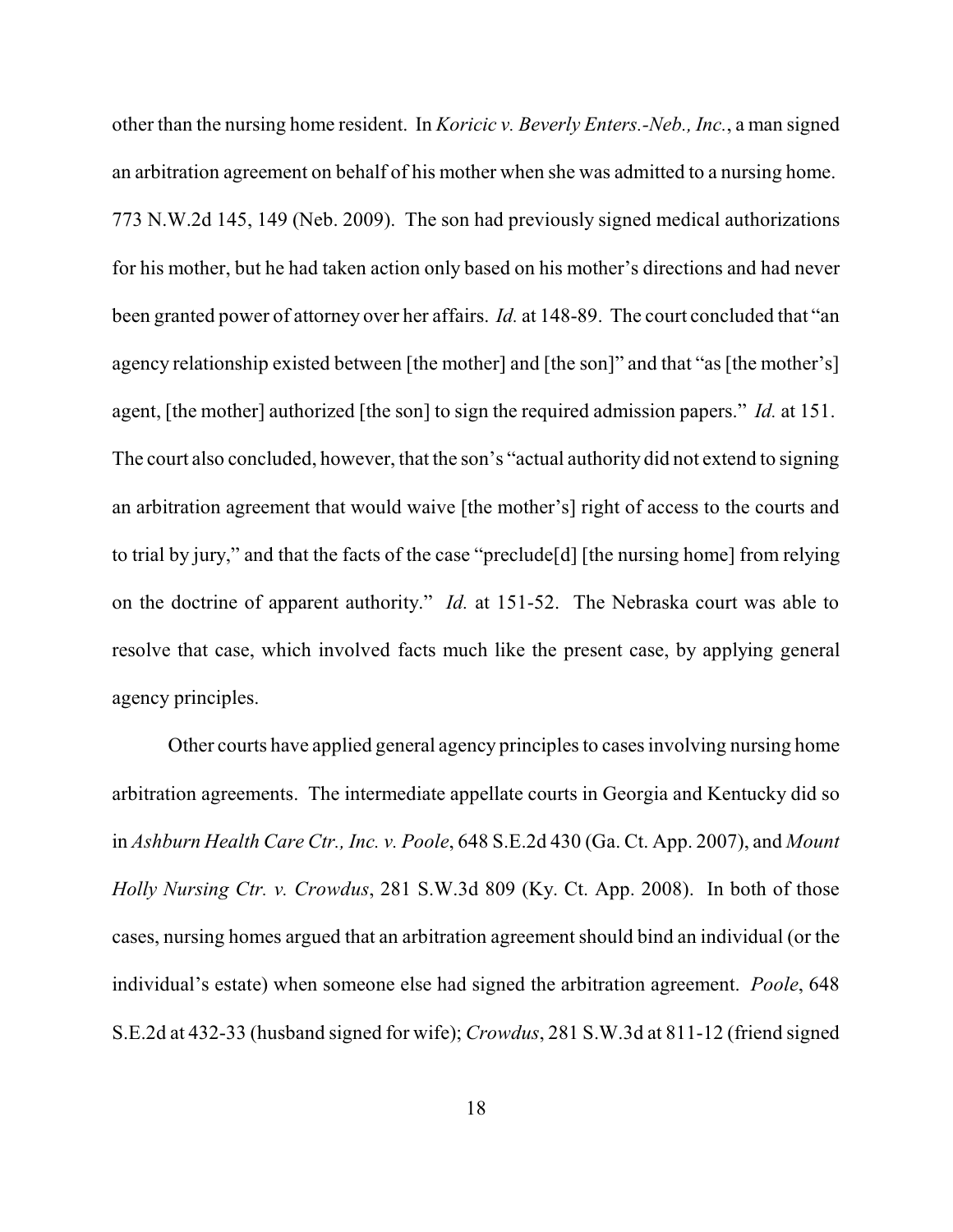for friend). Both courts applied general agency principles and found that the signatories lacked authority to bind the other person to the arbitration agreement. *Poole*, 648 S.E.2d at 433 ("Simplyput, Ashburn HealthCare failed to establish that [the resident's husband] acted with actual or apparent authority in signing the arbitration agreement, thereby waiving his wife's litigation rights."); *Crowdus*, 281 S.W.3d at 813-15 (finding nothing to support apparent authority). In our opinion, the question posed in the present case, as in those cases from other jurisdictions, can be answered through the application of general agency principles. Accordingly, we conclude that we need only apply the law of agency to determine whether Dickerson had authority to bind Bradley to the arbitration agreement in the present case.

#### **Agency**

We now turn to the application of general agency principles to the present case. The issue before us is whether the trial court was clearly erroneous when it found that Bradley conferred on Dickerson the authority to sign, on his behalf, the arbitration agreement in this case. The Estate argues that Bradley conferred some authority on Dickerson, but only the authority to receive and endorse Bradley's Veterans Administration benefit checks and to make some health care decisions on his behalf. Respondent argues that Bradley conferred on Dickerson a more general authority, which included the authority to bind him to the arbitration agreement. The trial court agreed with Respondent, but we disagree. We instead conclude that Dickerson was Bradley's agent for purposes of health care and financial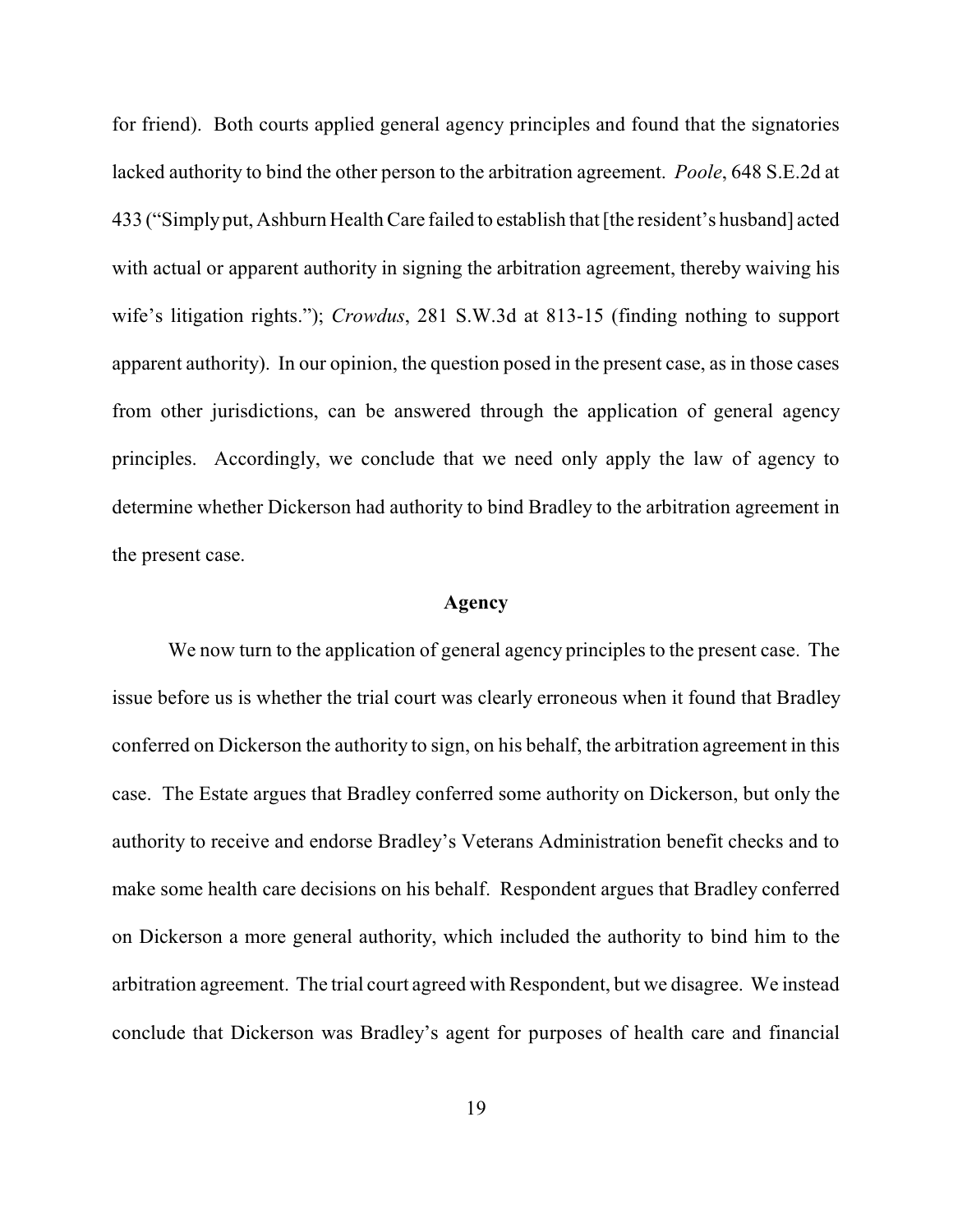decisions, but that the scope of this consensual relationship did not include the authority to bind Bradley to the arbitration agreement in this case.

The agency principles at issue in this case are straightforward. In an agency relationship, one person, the principal, can be legally bound by actions taken by another person, the agent. An agency relationship is created when the principal confers actual authority on the agent. "Actual 'authority to do an act can be created by written or spoken words or other conduct of the principal which, reasonably interpreted, causes the agent to believe that the principal desires him so to act on the principal's account.'" *Citizens v. Maryland Indus.*, 338 Md. 448, 459, 659 A.2d 313, 318 (1995) (quoting Restatement (Second) of Agency § 26 (1958)). Actual authority "may be inferred from conduct, including acquiescence." *Anderson v. General Casualty*, 402 Md. 236, 247, 935 A.2d 746, 752 (2007). In the absence of actual authority, a principal can be bound by the acts of a purported agent when that person has apparent authority to act on behalf of the principal. "Apparent authority results from certain acts or manifestations by the alleged principal to a third party leading the third party to believe that an agent had authority to act." *Klein v. Weiss*, 284 Md. 36, 61, 395 A.2d 126, 140 (1978). We have explained, however, that "[i]t is nearly axiomatic that one dealing with an agent must use reasonable diligence and prudence to ascertain whether the agent acts within the scope of his powers." *P. Flanigan & Sons v. Childs*, 251 Md. 646, 654, 248 A.2d 473, 477 (1968).

An agent's power to bind the principal is confined by the authority that the principal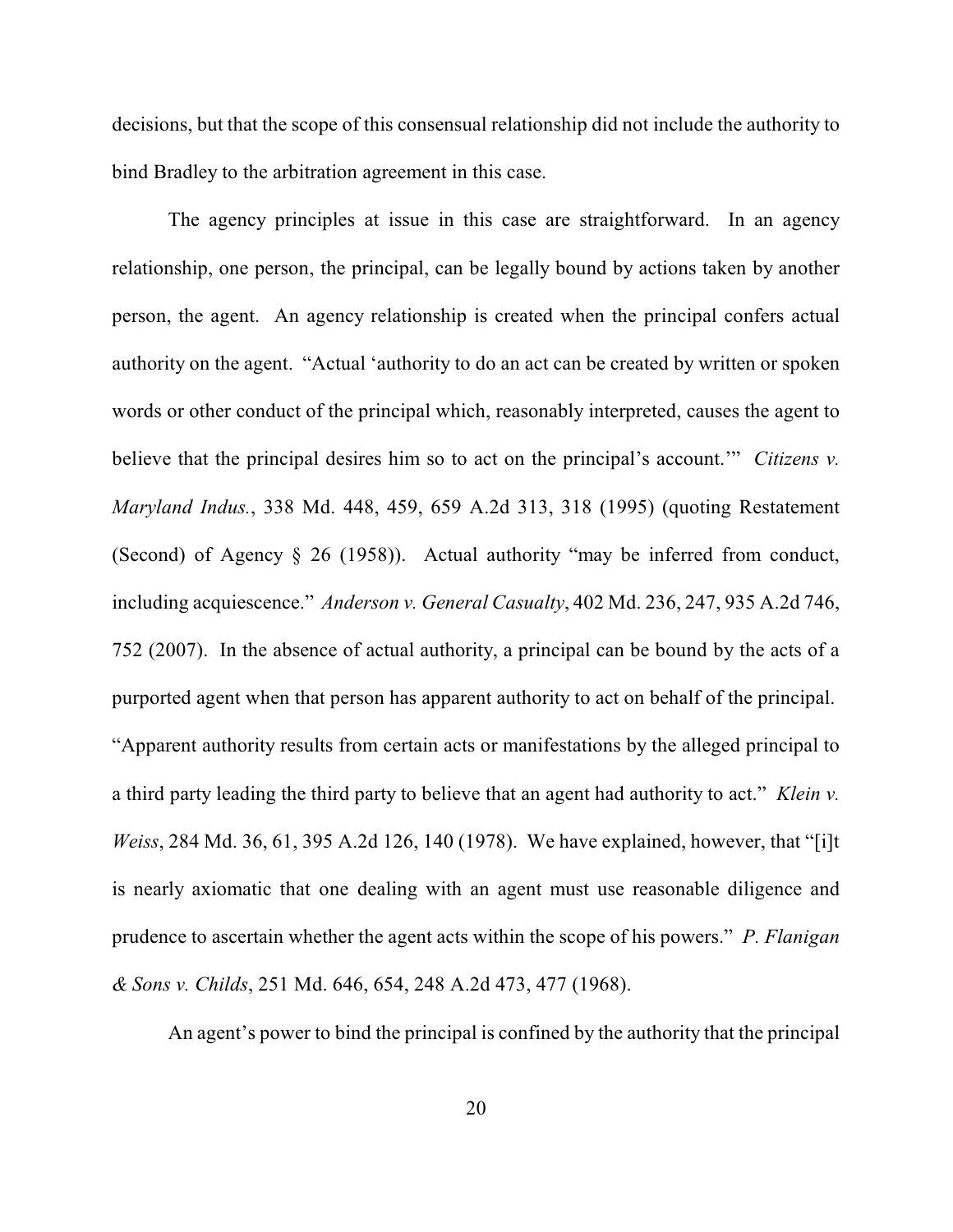has actually granted to the agent. In regard to either type of authority, "a statement made by an agent will not bind his [or her] principal until an agency is established and then only if the statement is within the scope of the agency." *Id.* For this reason, "[a]n agent cannot . . . enlarge the actual authority by his [or her] own acts without some measure of assent or acquiescence on the part of his [or her] principal . . . ." *Id.* (quoting *Brager v. Levy*, 122 Md. 554, 561, 90 A. 102, 104 (1914)).

### *Scope of Actual Authority*

The trial court in the present case concluded that Bradley had conferred on Dickerson actual authority "to alter Mr. Bradley's legal relations." The trial court's factual findings do not, however, support such a broad conclusion. The trial court based its conclusion on its finding that Dickerson "signed and deposited [Bradley's] checks, admitted him to various hospitals and nursing homes, and even signed documents allowing for vaccinations and blood transfusions, all for . . . Bradley's benefit." The trial court also noted that Dickerson "frequentlyrepresented that she was Mr. Bradley's power of attorneyand proceeded to make all necessary medical decisions for Mr. Bradley" during the period from 1997 to October 2004. By way of example, the trial court noted a number of times during that time period when Dickerson designated herself as Bradley's "legal representative" or "power of attorney<sup> $2^{13}$ </sup> when dealing with various health care providers, including Respondent.

 $<sup>13</sup>$  Neither party contends that Bradley actually executed a power of attorney in regard</sup> to Dickerson. A power of attorney is a "written document[] by which one party, a principal, (continued...)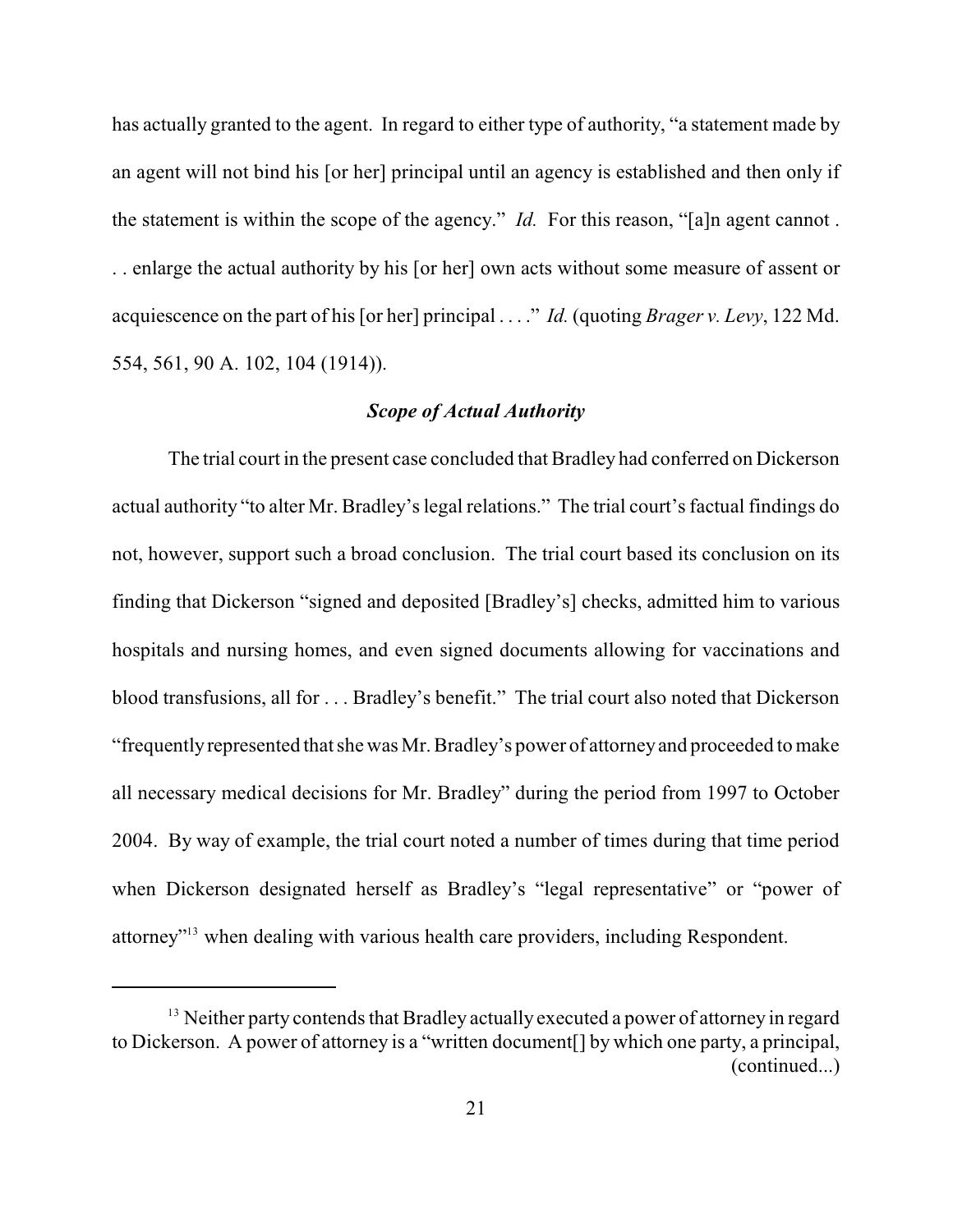These facts do suggest that Bradley conferred on Dickerson – directly or through acquiescence – actual authority to make some decisions on his behalf. Most ofthe decisions, however, concerned Bradley's medical treatments or his admission into medical facilities. Other decisions that Dickerson made on Bradley's behalf concerned Bradley's finances. Indeed, on repeated occasions, Dickerson held herself out as Bradley's "financial power of attorney" or stated that she had "authority to manage, use or control [Bradley's] income, funds and/or assets." This limited range of acts performed on Bradley's behalf suggest that, at most, Bradley may have conferred on Dickerson the authority to make health care and financial decisions on his behalf, but no more than that. $14$ 

### *Decision to Sign the Arbitration Agreement vs. Health Care Decision*

If the Estate is to be bound by the arbitration agreement, the decision to sign the agreement must have been within the scope of the authority that Bradley conferred on

 $13$ (...continued)

appoints another as attorney-in-fact and confers upon the latter [*i.e.*, the agent] the authority to perform certain specified acts on behalf of the principal." *Figgins v. Cochrane*, 403 Md. 392, 415, 942 A.2d 736, 749-50 (2008). The power of attorney "delineates the extent of the agent's authority." *King v. Bankerd*, 303 Md. 98, 105, 492 A.2d 608, 611 (1985). Bradley could have certainly given Dickerson authority to sign the arbitration agreement on his behalf if he had executed a written power of attorney that granted Dickerson that authority, although such a power of attorney was not the exclusive way to grant that authority.

 $14$  Dickerson's testimony supports the conclusion that, through acquiescence, Bradley gave her actual authority to make financial and medical decisions on his behalf. At trial, Dickerson stated that Bradley "didn't have any objection" to her taking care of his financial arrangements. She also acknowledged that she was Bradley's fiduciary payee in regard to his Veterans Administration payments. In addition, Dickerson stated that although Bradley "didn't ask" her to help him with his medical decisions, she did sign the admissions documents when he was admitted to multiple health care facilities.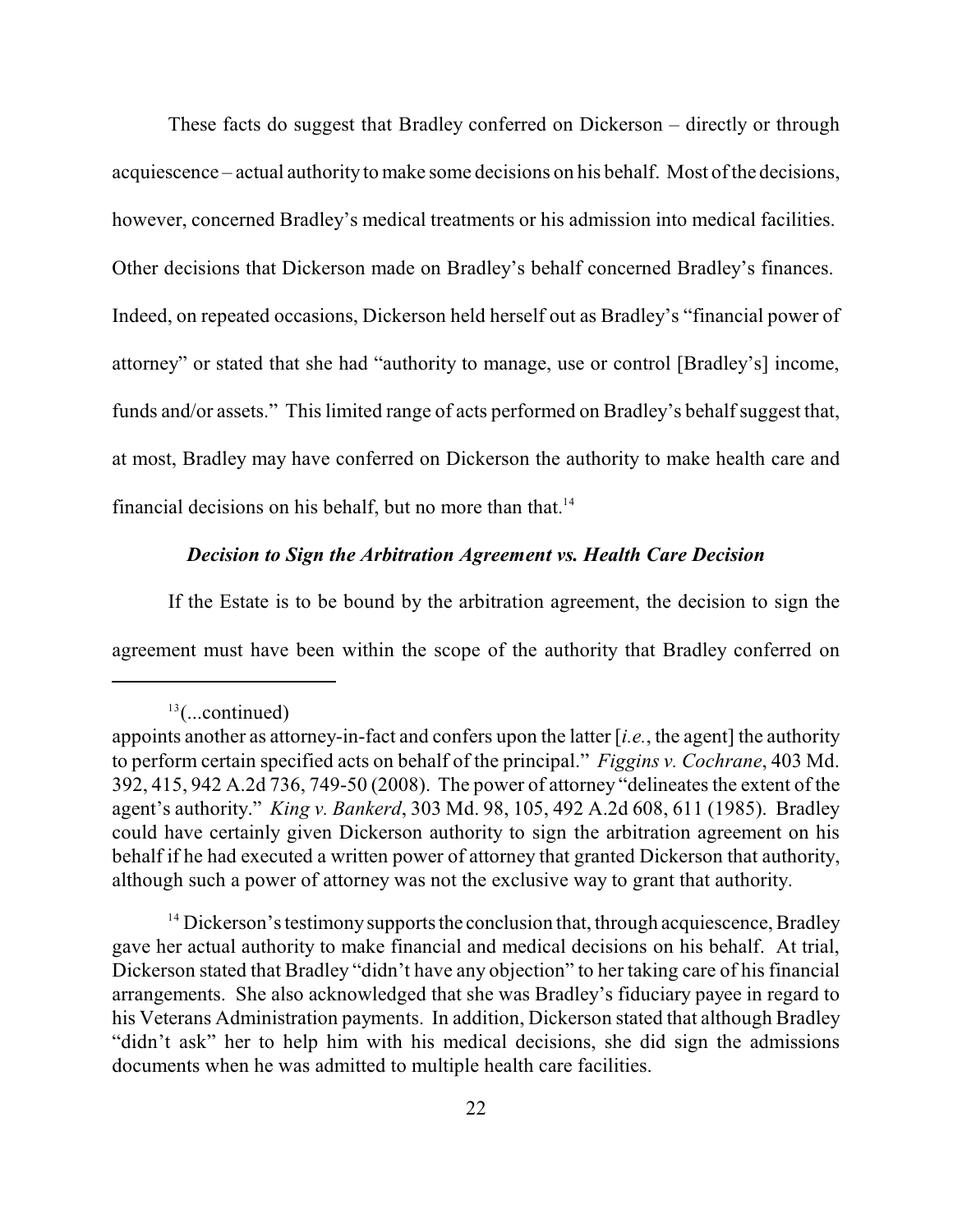Dickerson. The parties have focused on Dickerson's authority to make health care decisions on Bradley's behalf, so we shall determine whether the decision to sign the arbitration agreement was within that authority. We have explained previously that the decision to enter into an arbitration agreement primarily concerns the signatory's decision to waive his or her right of access to the courts and right to a trial by jury. *See Walther v. Sovereign Bank*, 386 Md. 412, 443, 872 A.2d 735, 754 (2005) (explaining that "the 'loss of the right to a jury trial *is a necessary and fairly obvious consequence* of an agreement to arbitrate'" (quoting *Sydnor v. Conseco Fin. Servicing Corp.*, 252 F.3d 302, 307 (4th Cir. 2001)). We have further explained that arbitration agreements "are standard not only in insurance contracts but in construction contracts, employment agreements, and a variety of other contracts." *Walther*, 386 Md. at 443-44, 872 A.2d at 754 (quoting *Meyer v. State Farm Fire and Cas. Co.*, 85 Md. App. 83, 91, 582 A.2d 275, 278-79 (1990)). Quite obviously, the decision to sign an arbitration agreement is not, in and of itself, a health care decision.<sup>15</sup> It may sometimes be related to a health care decision, as in the present case where the arbitration agreement was included with the admissions documents for a health care facility and would require arbitration of health care claims. Subject to the limitations we discuss below, however, the decision to sign an arbitration agreement is a decision concerning the

 $<sup>15</sup>$  Respondent agrees that the decision to sign the arbitration agreement in this case</sup> was not a "health care decision." In its brief, Respondent states "[t]here is no dispute, nor does [the Estate] even attempt to allege, that signing a free-standing binding arbitration agreement was a 'health care decision' in this case."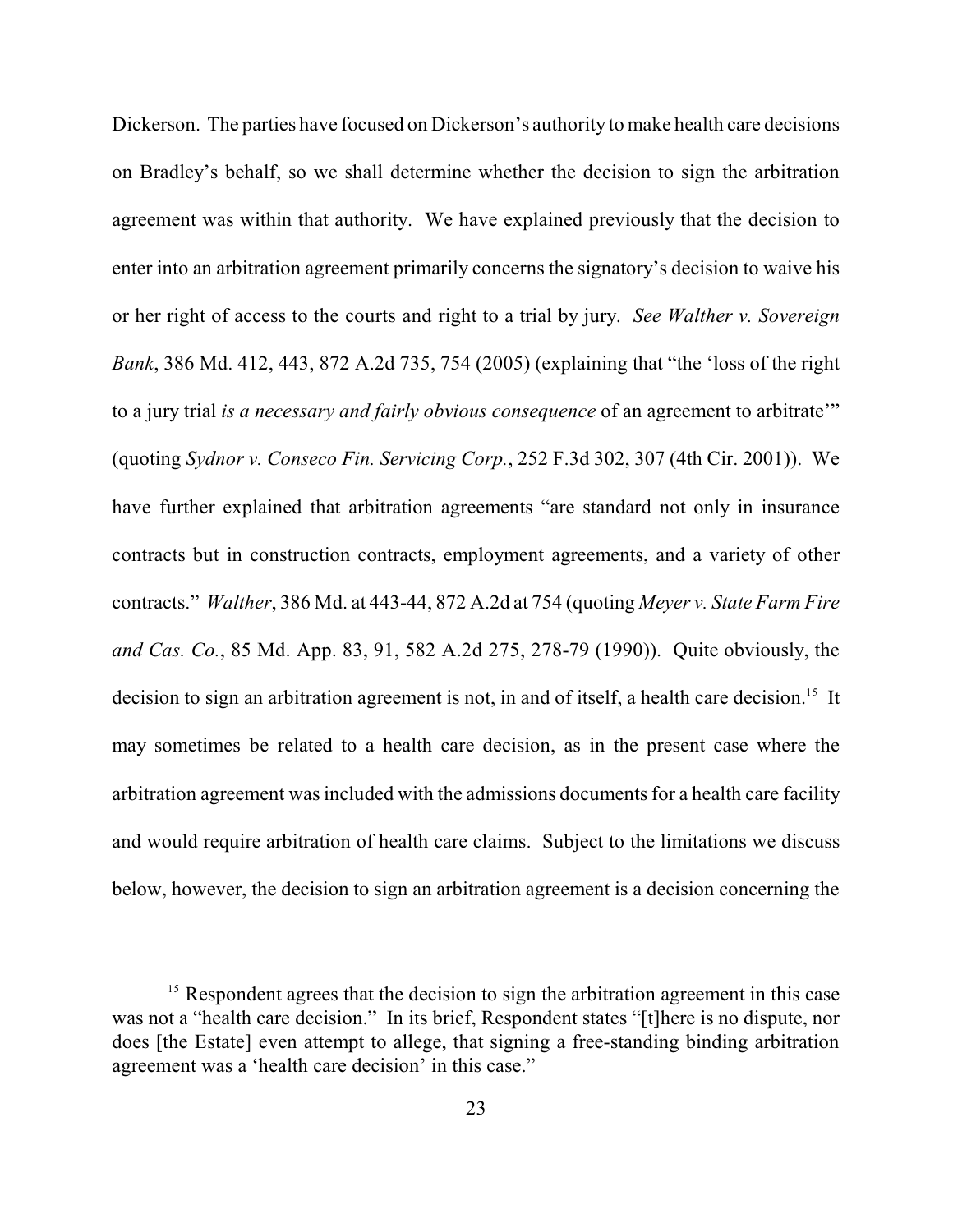legal rights of the parties to the agreement about how to resolve their legal disputes, not a health care decision.

Although we have never addressed this issue, other courts have drawn a distinction between a health care decision and a decision to sign an arbitration agreement, even where the arbitration agreement is related to a health care decision. In several cases involving health care facilities, the intermediate appellate courts in Colorado, Florida, Georgia, and Texas have concluded that the authority to make health care decisions on another's behalf does not constitute authority to sign an arbitration agreement on that person's behalf. *See Lujan v. Life Care Ctrs. of Am.*, 222 P. 3d 970, 973-76 (Col. Ct. App. 2009) (agreeing with other jurisdictions that have concluded that "a health care proxy's decision to agree to arbitrate is [not] a medical treatment decision"); *Blankfield v. Richmond Health Care, Inc.*, 902 So. 2d 296, 301 (Fla. Ct. App. 2005) ("There is nothing in the [health care proxy] statute to indicate legislative intent that such a proxy can enter into contracts which agree to things not strictly related to health care decisions. In our opinion, a proxy is not authorized to waive the right to trial by jury . . . ."); *Life Care Ctrs. of Am. v. Smith*, 681 S.E.2d 182, 185 (Ga. Ct. App. 2009) (concluding that a "health care power of attorney did not give [a daughter] the power to sign away her mother's or her mother's legal representative's right to a jury trial"); *Tex. Cityview Care Ctr., L.P. v. Freyer*, 227 S.W.3d 345, 352 (Tex. Ct. App. 2007) ("[N]othing in the medical power of attorney indicates that it was intended to confer authority . . . to make legal, as opposed to health care, decisions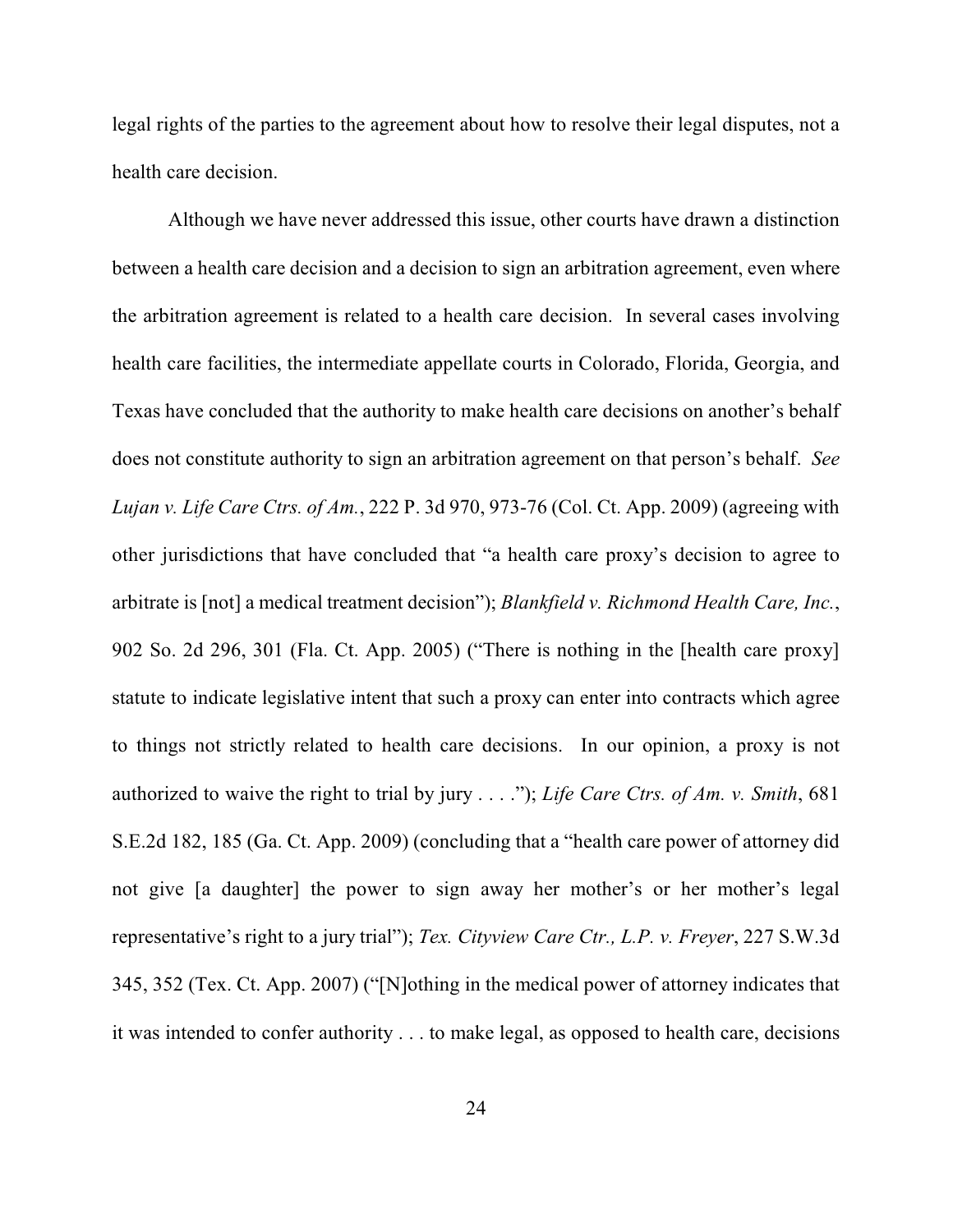..., such as whether to waive [the] right to a jury trial by agreeing to arbitration of any disputes."). Those courts drew a distinction between making health care decisions and the decision to sign an arbitration agreement, even when an arbitration agreement is related to health care.<sup>16</sup>

The difference motivating these two lines of cases is unclear. The California court has stated that there is a difference between the authority to make health care decisions as next-of-kin and the authority to make health care decisions pursuant to a power of attorney. *Garrison*, 132 Cal. App. 4th at 265. In *Garrison*, the court noted that, per statute, an agent under a health care power of attorney "may make health care decisions for the principal to the same extent the principal could." 132 Cal. App. 4th at 265-66 (citing Cal. Probate Code § 4683(a) (West 2009)). California statutory law, however, similarly authorizes an individual's next-of-kin "to make medical treatment decisions on behalf of a patient" if the (continued...)

 $16$  Both parties have cited decisions from the intermediate appellate court in California in support of their arguments. That court has issued decisions that are difficult to reconcile. In some cases, the court has concluded that an individual who has statutory authority to make health care decisions on behalf of another, from next-of-kin status, does not have authority to sign an arbitration agreement on that person's behalf. *Flores v. Evergreen at San Diego, LLC*, 148 Cal. App. 4th 581, 590 (2007) ("Although the Legislature has specifically conveyed authority over medical decisionmaking and enforcement of rights to family members, it has not conveyed authority over the arbitration decision to family members."); *Goliger v. AMS Props., Inc.*, 123 Cal. App. 4th 374, 377 (2004); *Pagarigan v. Libby Care Ctr., Inc.*, 99 Cal. App. 4th 298, 302-03 (2002) ("Defendants do not explain how the next of kin's authority to make medical treatment decisions for the patient at the request of the treating physician translates into authority to sign an arbitration agreement on the patient's behalf at the request of the nursing home."). In other cases, the court has concluded that an individual who has statutory authority to make health care decisions on behalf of another, from a health care power of attorney, does have authority to sign an arbitration agreement on that person's behalf. *Hogan v. Country Villa Health Services*, 148 Cal. App. 4th 259, 262 (2007) (holding that a health care power of attorney granted "the power to execute arbitration agreements when presented . . . by the long-term health care facility as part of the package of admissions documents"); *Garrison v. Superior Court*, 132 Cal. App. 4th 253, 264-67 (2005) (holding that a health care power of attorney granted the power to make the decision "to utilize a health care facility which included an optional revocable arbitration agreement").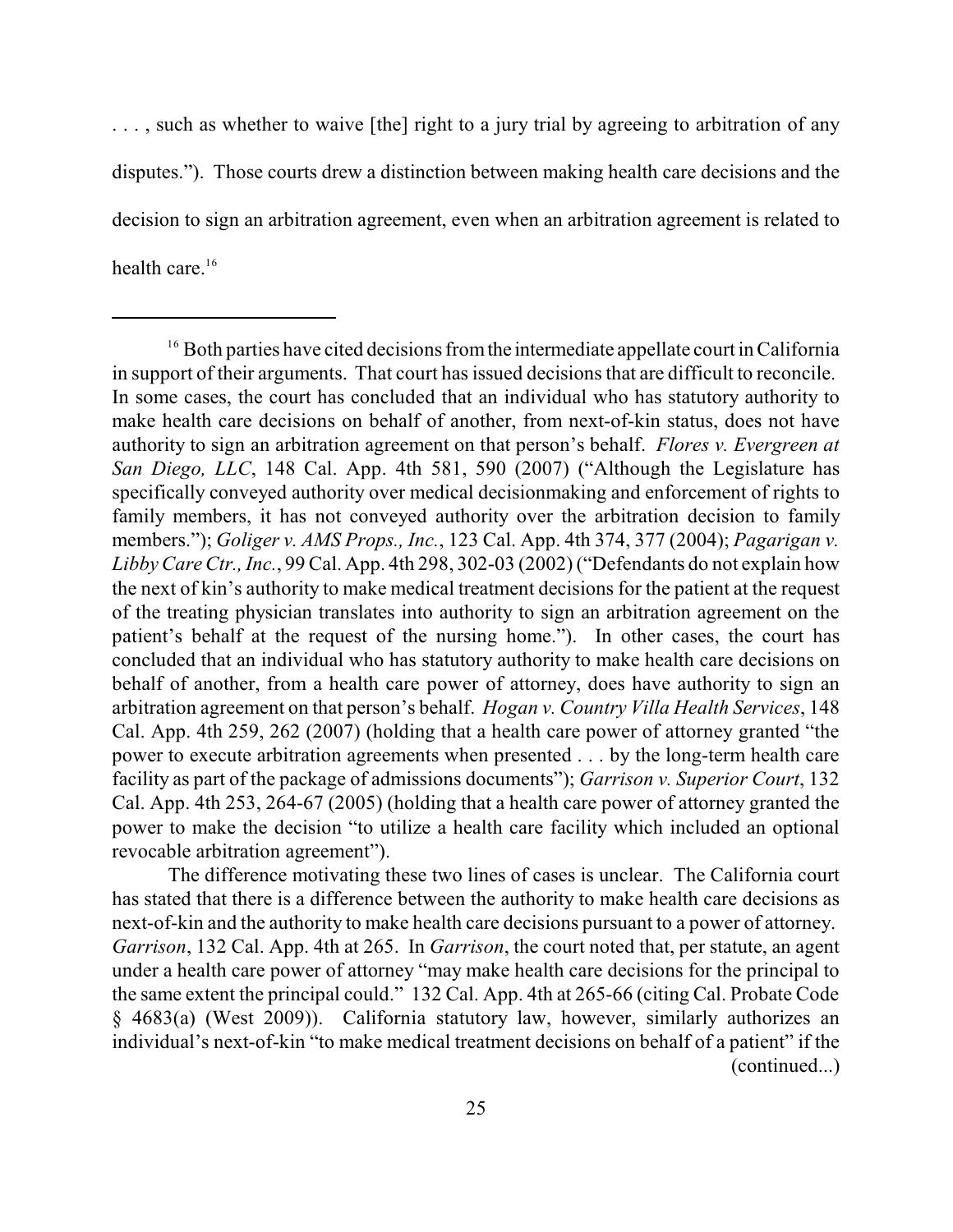In our view, however, there are circumstances upon which the decision to sign an arbitration agreement may be a health care decision. Courts in other jurisdictions have recently concluded that the decision to sign an arbitration agreement was not a health care decision, and they based that decision on the fact that signing the arbitration agreement was not a prerequisite to admission to a health care facility. In *Koricic*, as we noted earlier, the Supreme Court of Nebraska concluded that a son who had authority to sign health care documents on behalf of his mother did not have authority to sign an arbitration agreement on her behalf. 773 N.W.2d at 149-52. In reaching that decision, the court explained that the decision to sign the arbitration agreement was not within the son's authority because the agreement "was optional and was not required for [the mother] to remain at the [nursing home] facility." *Id.* at 151. Similarly, the Supreme Court of Mississippi concluded in *Hinyub* that the decision to sign an arbitration agreement is not a "health care decision" where the patient or his agent "was not required to sign the arbitration provision to admit [the patient] to the [health care facility]." 975 So. 2d at 218. The Mississippi court drew a distinction between Hinyub's case and previous cases in which "the arbitration provision was an essential part of the consideration for the receipt of 'health care.'" *Id.* (citing

<sup>(...</sup>continued)

patient is incapable of giving informed consent. Cal. Health & Safety Code, § 1418.8. The California court has not explained how these two grants of authority are substantially different, such that the former confers the authority to sign an arbitration agreement on behalf of another person while the latter does not. For the reasons discussed in this opinion, we find more persuasive those decisions in which that court has drawn a distinction between a health care decision and the decision to sign an arbitration agreement.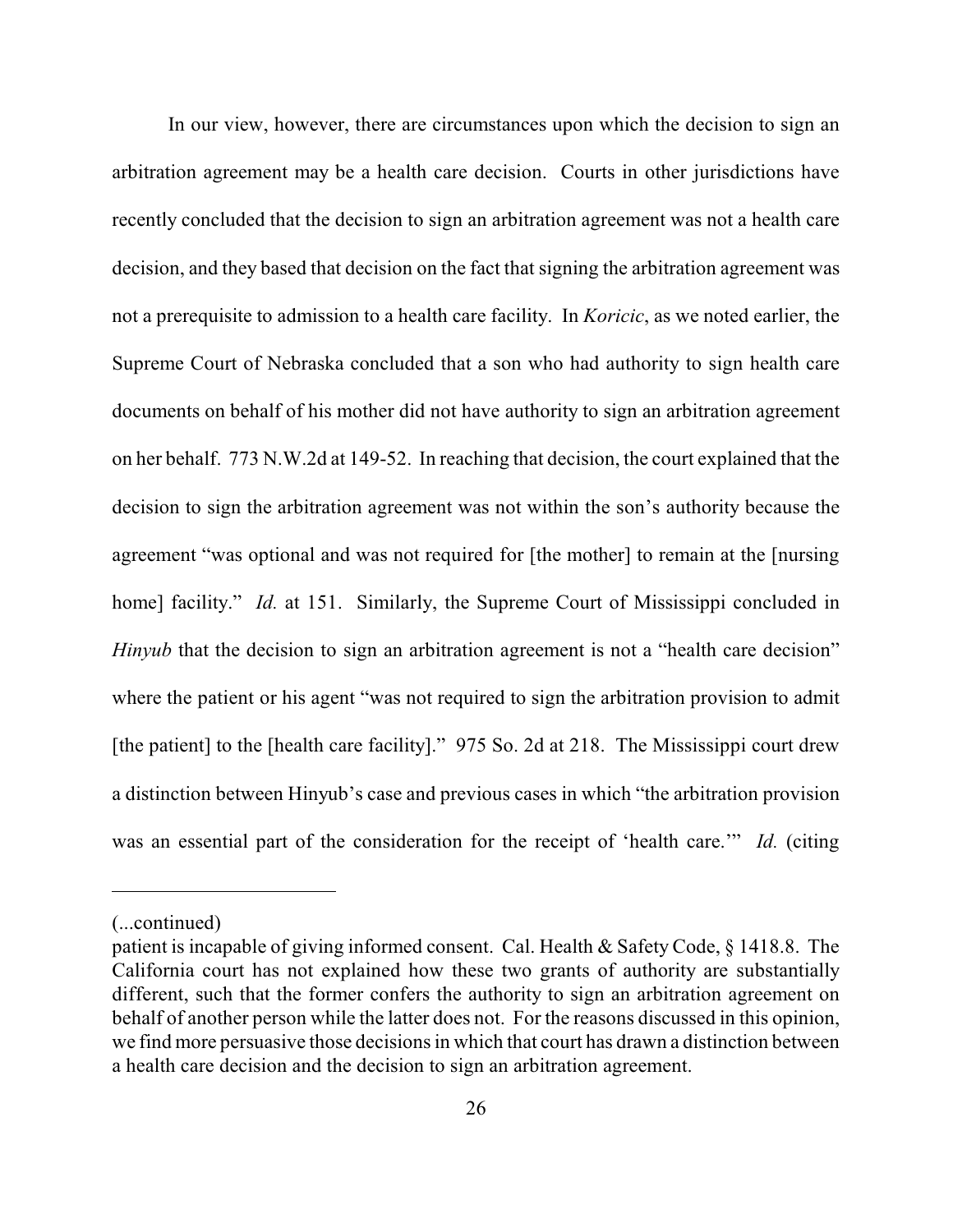*Covenant Health Rehab of Picayune, L.P. v. Brown*, 949 So. 2d 732 (Miss. 2007), and *Vicksburg Partners, L.P. v. Stephens*, 911 So. 2d 507 (Miss. 2005)).

We agree with the reasoning of those courts. The decision to sign a free-standing arbitration agreement is not a health care decision if the patient may receive health care without signing the arbitration agreement. In such a case, the decision primarily concerns the legal rights of the patient with respect to resolving legal claims. If signing the arbitration agreement is necessary to receive health care, then the decision to sign the agreement is a health care decision because the receipt of health care depends on whether the patient agrees to arbitrate his or her claims. In that case, the decision to sign the arbitration agreement is effectively a decision about where and whether to receive health care, either from a facility that requires the patient to sign an arbitration agreement, from a facility that does not impose such a requirement, or from no facility at all. $17$ 

<sup>&</sup>lt;sup>17</sup> We recognize that our decision in this case may appear to encourage health care providers, seeking to resolve potential disputes with patients through arbitration, to require that all patients sign arbitration agreements as a precondition to the patients receiving treatment or services. This opinion is not intended to encourage or discourage the use of arbitration agreements as a precondition to the receipt of health care. Although we do not reach the question of unconscionability in this case, the practice of health care providers requiring that prospective patients agree to arbitration as a condition to receiving health care services may lead to costly legal challenges that those agreements are unconscionable. *See Holloman v. Circuit City*, 391 Md. 580, 603, 894 A.2d 547, 560-61 (2006) ("[I]n the ordinarycase, when a partywho enjoys greater bargaining power than another partypresents the weaker party with a contract without a meaningful opportunity to negotiate, oppression and, therefore, procedural unconscionability, are present." (quotations and citations omitted)). *But see Walther v. Sovereign Bank*, 386 Md. 412, 430, 872 A.2d 735, 746 (2005) ("A contract of adhesion is not automatically deemed *per se* unconscionable.").

<sup>(</sup>continued...)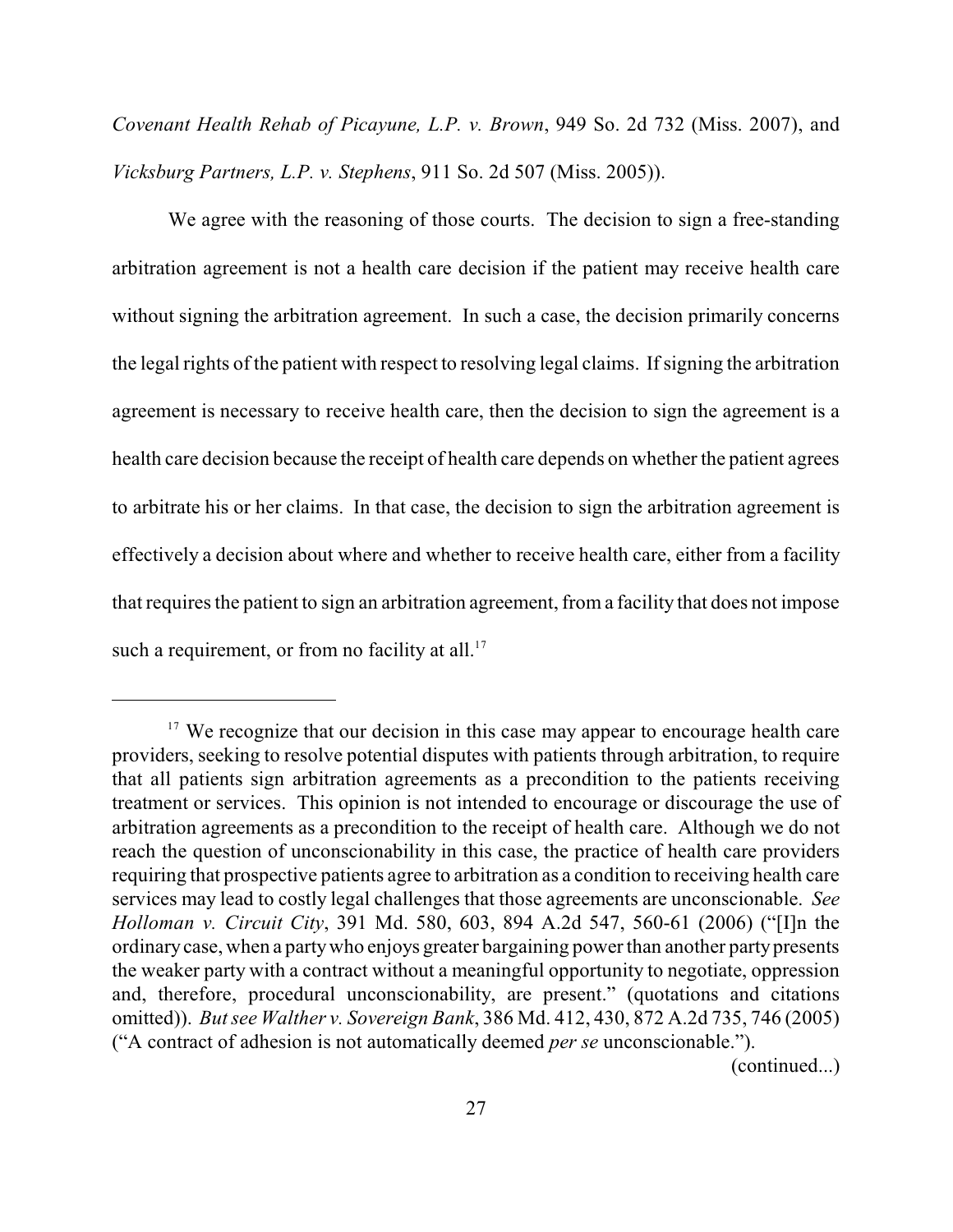We now turn to the decision to sign the arbitration agreement in the present case and whether that was a health care decision within the scope of Dickerson's authority to act on Bradley's behalf. As Respondent points out, the arbitration agreement in this case is a freestanding contract, separate from the agreement to admit Bradley to Respondent's facility. The arbitration agreement explicitly states that "the execution of this arbitration agreement is not a precondition to the furnishing of services to the Resident of the Facility." Indeed, Bradley or his authorized agent presumably could have refused to sign the arbitration agreement without any effect whatsoever on Bradley's health care. Thus, the decision to enter into the arbitration agreement was not a health care decision; instead, it primarily concerned Bradley's waiver of his right of access to the courts and his right to a trial by jury. There is no evidence suggesting that Bradley conferred on Dickerson the authority to waive Bradley's right of access to the courts and right to a jury by signing an arbitration agreement on his behalf. Accordingly, we conclude that Dickerson did not have actual authorityto sign the arbitration agreement.

<sup>(...</sup>continued)

In addition, some states other than Maryland have passed statutes prohibiting such a requirement. *See* Alaska Stat. § 09.55.535 (2008) (stating that execution of an arbitration agreement "may not be made a prerequisite to receipt of care or treatment by the health care provider"); Colo. Rev. Stat. § 13-64-403 (West 2005) ("No health care provider shall refuse to provide medical care services to any patient solely because such patient refused to sign . . . an [arbitration] agreement."); 710 Il. Comp. Stat. Ann. 15/8 (West 2007) (stating that an arbitration agreement may not be "a condition to the rendering of health care services by any party" and must be "a separate instrument complete in itself and not a part of any other contract or instrument").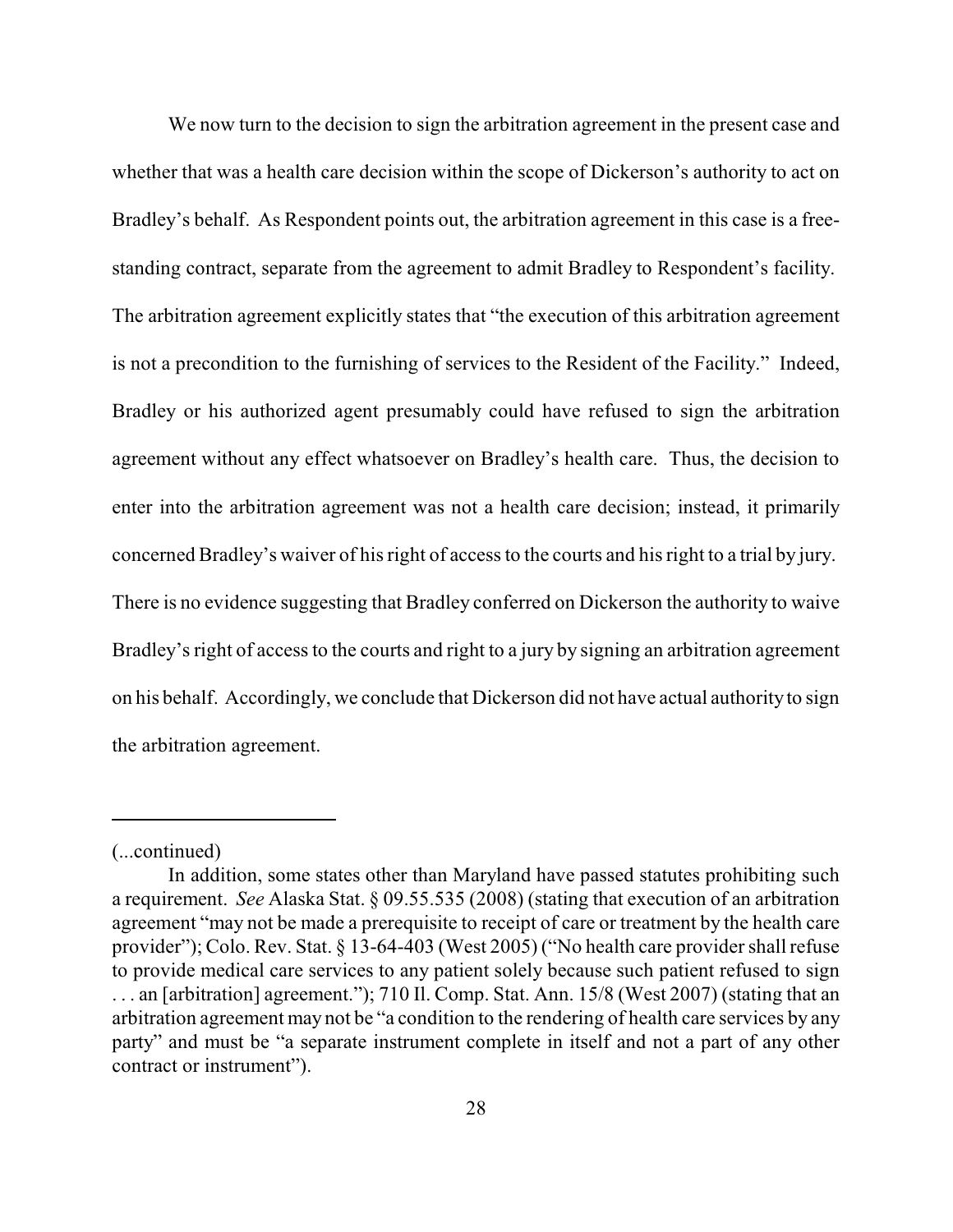Even if we assume that Dickerson held herself out as Bradley's agent for purposes of general legal decisions, our decision would be the same. The trial court and Respondent both placed significant weight on the fact that Dickerson signed documents on Bradley's behalf. As we have explained, however, an agent cannot extend his or her own authority beyond the authority granted to him or her by the principal. *P. Flanigan*, 251 Md. at 654, 248 A.2d at 477. The fact that Dickerson referred to herself as Bradley's "legal power of attorney" does not expand her authority, absent some evidence that Bradley authorized this statement, adopted it, or acquiesced to it. The fact that Dickerson signed the arbitration agreement at issue in this case certainly does not alter Dickerson's authority, as there is no evidence suggesting that Bradley authorized Dickerson to make this type of decision on his behalf.<sup>18</sup> Furthermore, the evidence suggests that Bradley was unaware that Dickerson had signed the arbitration agreement on his behalf when he was admitted to St. Thomas More, so he never had an opportunity to object to that action. It also appears that Respondent took no action to determine whether Dickerson actually had authority to sign the arbitration agreement on Bradley's behalf, which was Respondent's responsibility.<sup>19</sup> Id. Regardless

 $18$  The record before us includes a number of admissions documents that Dickerson signed on Bradley's behalf when Bradley was admitted to other health care facilities. None of these admissions documents included arbitration agreements, so they do not suggest that Bradley had previously authorized Dickerson to sign arbitration agreements on his behalf, either expressly or impliedly.

 $19$  There is no dispute that Bradley was out of the room when Dickerson signed the arbitration agreement. There is also no evidence suggesting that Bradley was ever aware of the agreement. At trial, counsel for the Estate asked the admissions coordinator at St. (continued...)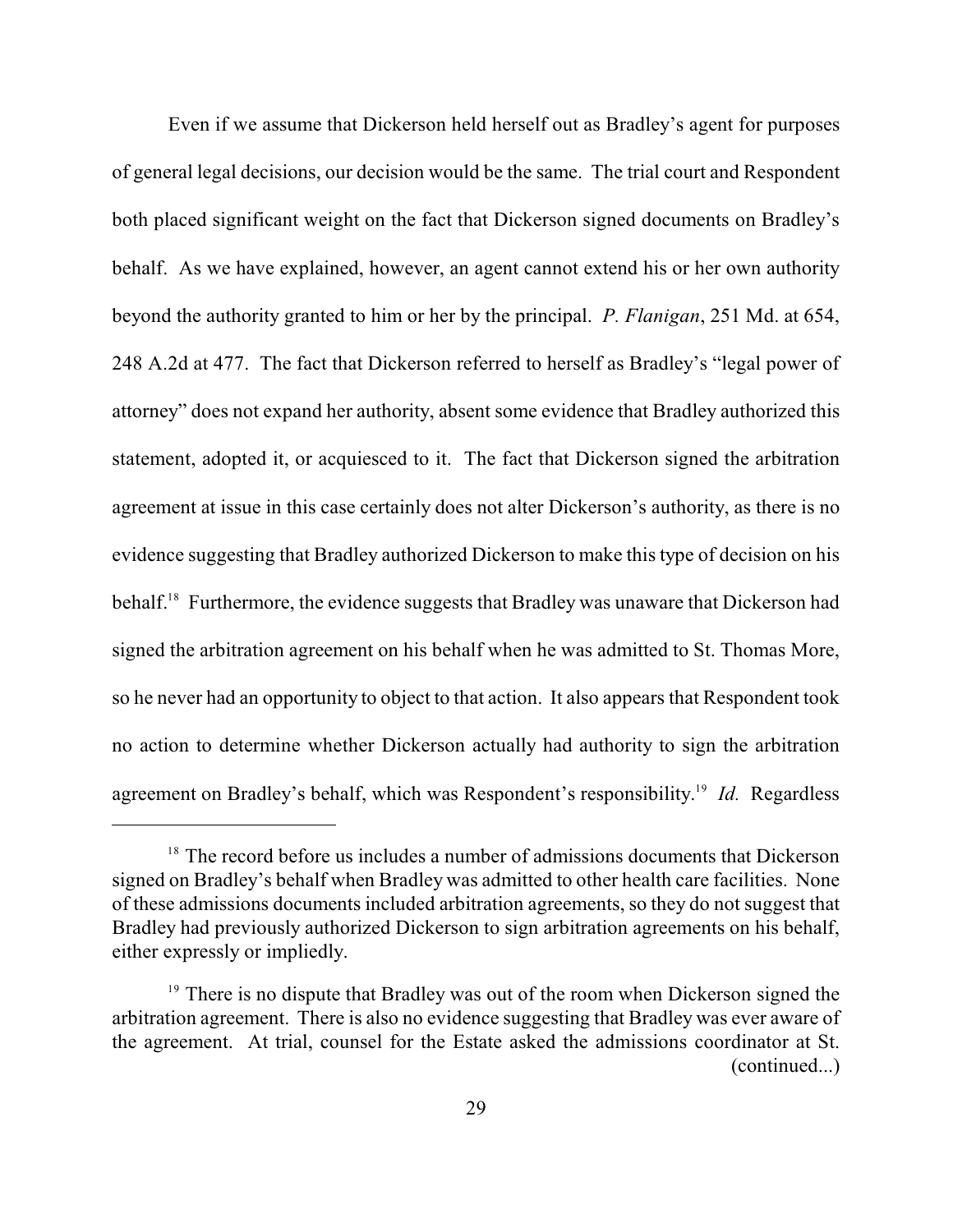of how she held herself out to others, Dickerson could not expand her own authority and bind Bradley to the arbitration agreement.

## *Apparent Authority*

There is also no evidence suggesting that Dickerson had apparent authority to act on Bradley's behalf. Nothing in the record suggests that Bradley ever represented to Respondent that Dickerson had the authority to waive his right of access to the courts and right to a trial by jury by signing an arbitration agreement on his behalf. Indeed, as we have explained, there is no evidence suggesting that Bradley was ever aware of the arbitration agreement that Dickerson signed when Bradley was admitted to St. Thomas More. Accordingly, Respondent cannot establish that Dickerson had apparent authority to act on Bradley's behalf. Applying general agencyprinciples to the case before us, we conclude that Dickerson did not have the authority to bind Bradley to the arbitration agreement in this case.<sup>20</sup> As a result, the Estate cannot be required to arbitrate its claims against Respondent.

 $19$ (...continued)

Thomas More whether Bradley "did . . . or said [anything] to indicate to [her] that [] Dickerson had a power of attorney." The coordinator responded that Bradley had not said anything about that matter "at the date of admission." She explained that she and a social worker had talked to Bradley subsequently about whether Dickerson was his "power of attorney" and that Bradleyhad agreed that Dickerson was. There was no further clarification as to what Bradley considered to be the scope of Dickerson's power of attorney, nor did the coordinator suggest that Bradley was ever made aware of the arbitration agreement or that he had ever given Dickerson authority to bind him to such an agreement. The coordinator also stated that she never contacted Dickerson after the admissions process to ask her for a written power of attorney.

<sup>&</sup>lt;sup>20</sup> Respondent argues that a number of decisions from other jurisdictions support a (continued...)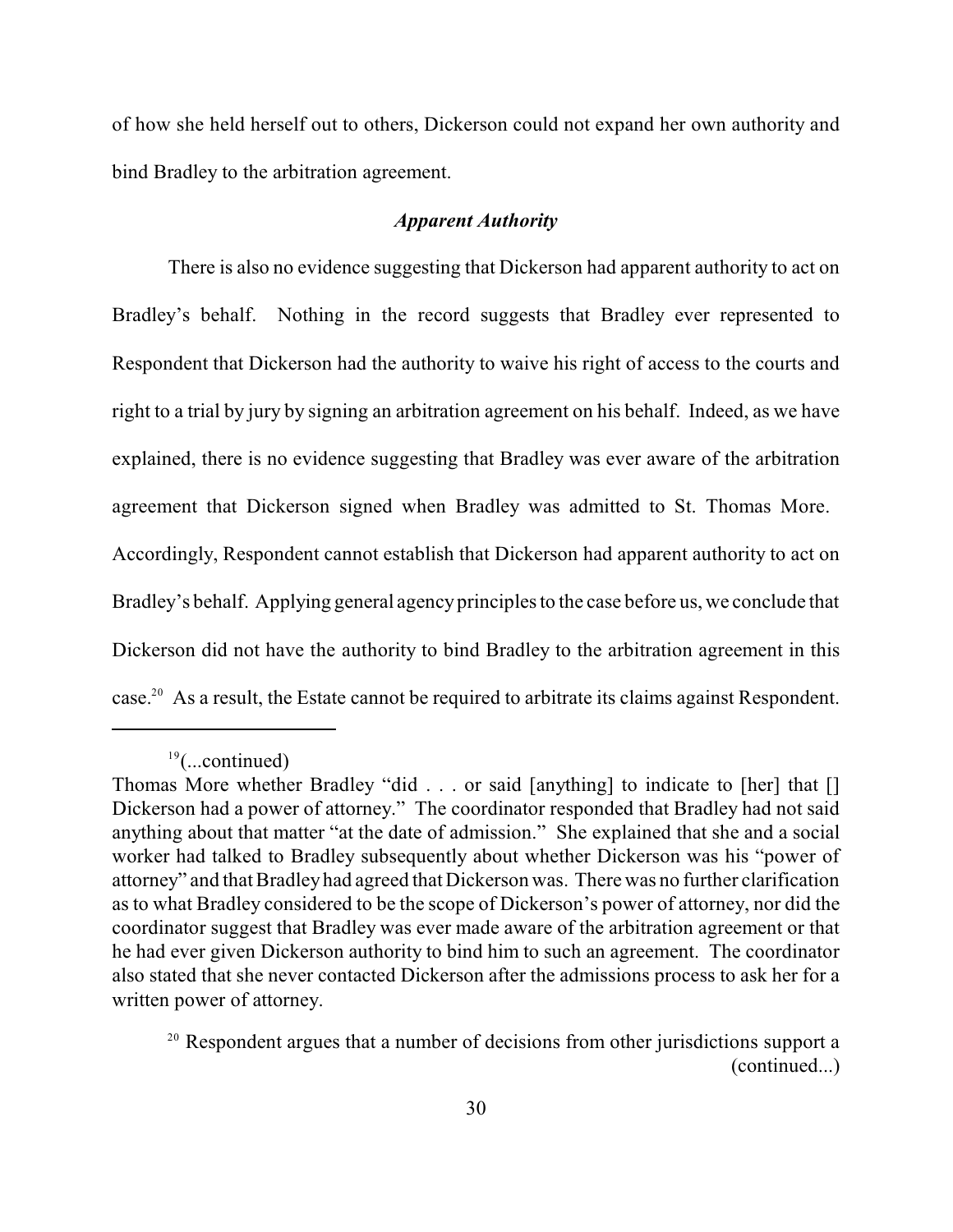## **Respondent's Other Contentions**

Respondent has presented three additional arguments whythe Estate should be bound

to the arbitration agreement in this case. First, Respondent argues that the Estate is bound

Respondent has cited other decisions in which courts have concluded that an individual may sign an arbitration agreement on behalf of another, but those decisions are easily distinguishable from the present case. *Carraway v. Beverly Enters. Ala., Inc.*, 978 So. 2d 27 (Ala. 2007) (holding that a woman's lack of incompetence did not prohibit her brother from signing an arbitration agreement on her behalf); *Owens v. Coosa Valley Health Care, Inc.*, 890 So. 2d 983 (Ala. 2004) (holding that there was authority to sign an arbitration agreement when a mother, who was aware of the agreement, did not object to her daughter signing the agreement on her behalf); *MN Medinvest Co., L.P. v. Estate of Nichols*, 908 So. 2d 1178 (Fla. Dist. Ct. App. 2005) (holding that a mother could sign an arbitration agreement on behalf of her minor daughter under the doctrine of necessities); *Broughsville v. OHECC, LLC*, 2005-Ohio-6733, at  $\P$  11-12 (Ct. App. 2005) (holding that a mother gave apparent authority to her daughter to sign an arbitration agreement on her behalf when she was in the room when the agreement was signed); *Owens v. Nat'l Health Corp.*, 263 S.W.3d 876, 884 (Tenn. 2007) (holding that a health care power of attorney authorized the signing of an arbitration agreement that was "necessary to 'consent . . . to health care'" (quoting Tenn. Code Ann. § 34-6-201(3) (2007))).

 $20$ (...continued)

contrary result to the one we reach in this opinion. Most of those decisions stand for the proposition that courts may uphold health care arbitration agreements. *See Briarcliff Nursing Home, Inc. v. Turcotte*, 894 So. 2d 661 (Ala. 2004) (holding that an arbitration agreement was not unconscionable and that the decedent's estate was bound to the agreement); *Estate of Etting v. Regents Park at Aventura, Inc.*, 891 So. 2d 558 (Fla. Dist. Ct. App. 2004) (holding that a blind woman could sign an arbitration agreement); *Gainesville Health Care Ctr., Inc. v. Weston*, 857 So. 2d 278 (Fl. Dist. Ct. App. 2003) (holding that an arbitration agreement was not unconscionable); *Wilkerson v. Nelson*, 395 F. Supp. 2d 281 (M.D.N.C. 2005) (holding that there was consideration and mutual assent to support an arbitration agreement and that the agreement was binding on familymembers); *Vicksburg Partners, L.P. v. Stephens*, 911 So. 2d 507 (Miss. 2005) (holding that an arbitration agreement was not unconscionable). We agree with the general proposition that courts may uphold nursing home arbitration agreements under proper circumstances. Those decisions are otherwise irrelevant to the present case because none of them address the issue before this Court: whether an individual conferred on another person the authority, actual or apparent, to sign an arbitration agreement on the individual's behalf.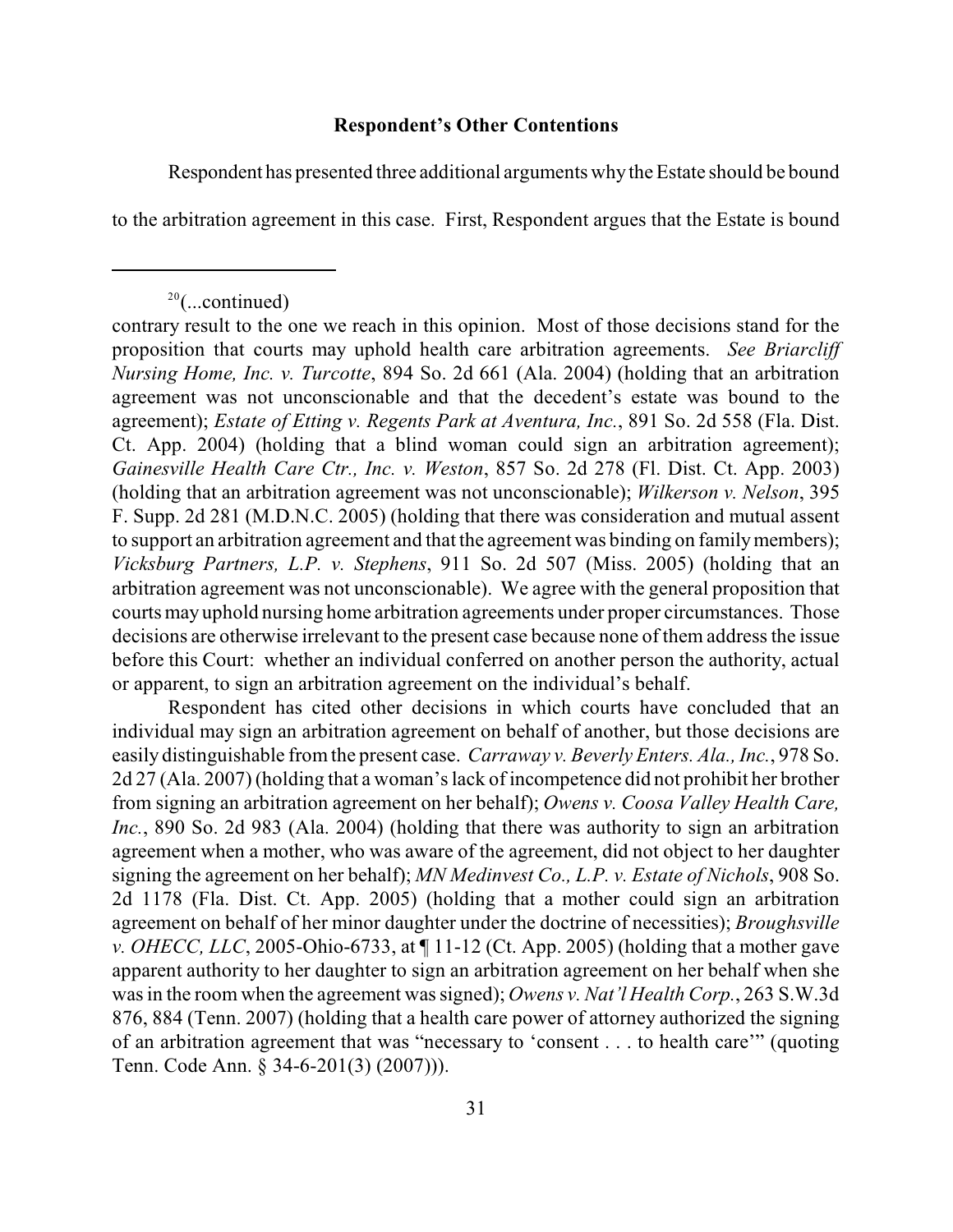by the arbitration agreement as a third-party beneficiary of that agreement. Second, Respondent contends that the principle of equitable estoppel should bind the Estate to the arbitration agreement. Third, Respondent asserts that the doctrine of unclean hands should bind Petitioner to the arbitration agreement. Each of these arguments misses the mark.

The Estate cannot be bound by the arbitration agreement as a third-party beneficiary. The first problem with Respondent's argument on this point is that there was no arbitration agreement formed to which the Estate could be a third-party beneficiary. An individual is a third-party beneficiary to a contract if "the contract was intended for his [or her] benefit" and "it . . . clearly appear[s] that the parties intended to recognize him [or her] as the primary party in interest and as privy to the promise." *Shillman v. Hobstetter*, 249 Md. 678, 687, 241 A.2d 570, 575 (1968) (quoting *Marlboro Shirt Co. v. Am. Dis. Tel. Co.*, 196 Md. 565, 569, 77 A.2d 776, 777 (1951)). Despite the fact that a third-party beneficiary is not a party to the contract, he or she can bring suit to enforce the contract. *Shillman*, 249 Md. at 687, 241 A.2d at 575. Before one can enforce a contract, however, whether as a party to the contract or as a third-party beneficiary, there must be a contract to enforce. Respondent in this case sought to enter into an arbitration agreement with Bradley, but, as we have explained, Bradley and Respondent never formed such an agreement.<sup>21</sup> Respondent therefore cannot

 $21$  Respondent seems to argue that Bradley, and therefore his Estate, was a third-party beneficiary of an arbitration agreement between Respondent and Dickerson. This cannot be correct. There is nothing suggesting that Respondent entered into such an agreement with Dickerson. Furthermore, Respondent is apparently arguing that Bradley was a third-(continued...)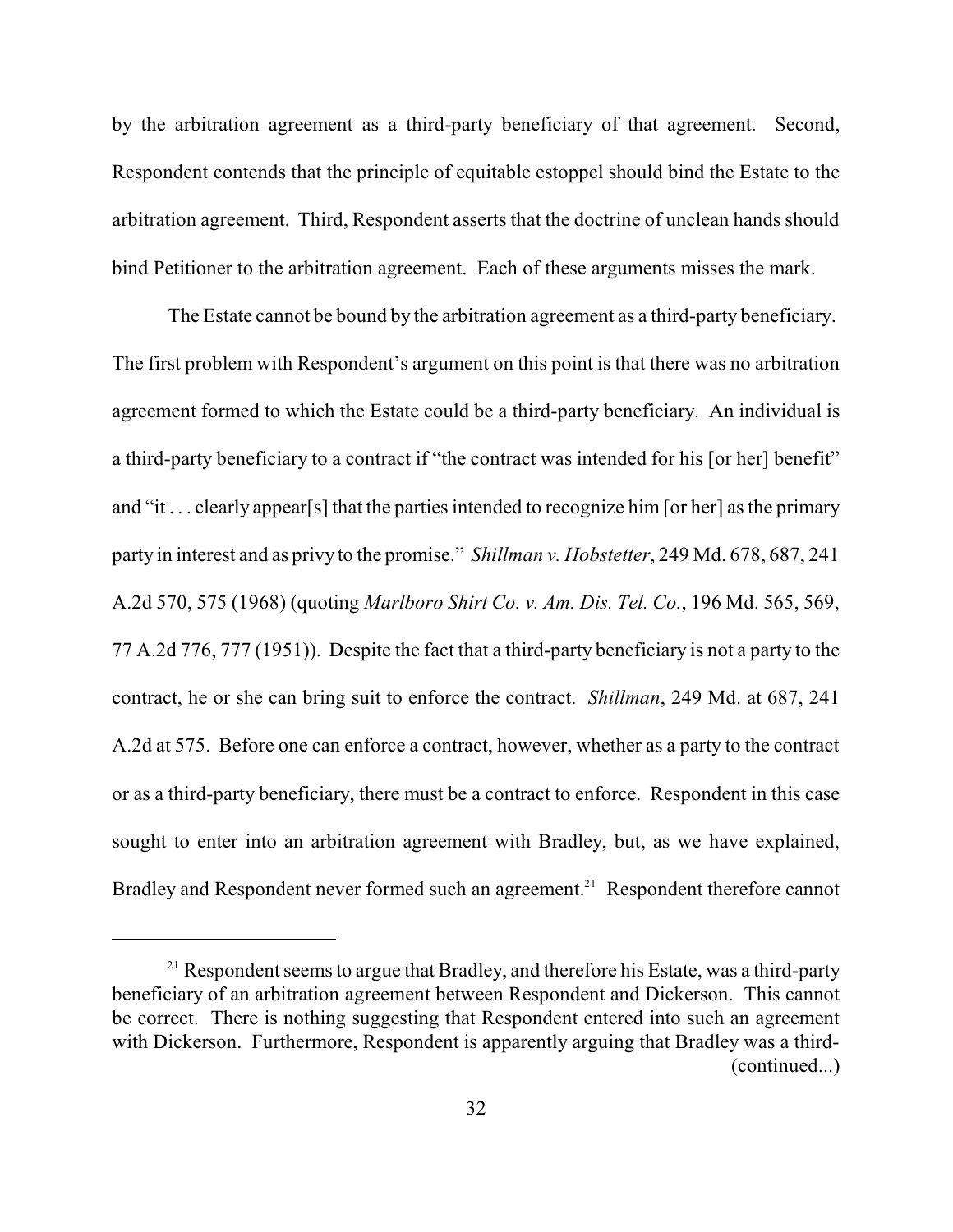be the third-party beneficiary of this non-existent agreement.

Even if the Estate were a third-party beneficiary to the arbitration agreement, the Estate would not be bound to arbitrate its claims against Respondent. As the Court of Special Appeals has explained in previous cases, a third-party beneficiary who sues to enforce a contract is bound by an arbitration agreement in that contract. *Westbard v. Westwood*, 181 Md. App. 37, 51, 954 A.2d 470, 478 (2007) ("[A] third-party beneficiary who sued for breach of a contract to which it was not a signatory [is] bound by the arbitration clause contained therein."); *Dist. Moving & Stg. v. Gardiner & Gardiner*, 63 Md. App. 96, 104, 492 A.2d 319, 323 (1985) ("[W]here a third party beneficiary attempts to sue a promiser, that promisor may apply the contract provisions against the third party beneficiary in the same manner available against the original promisee."), *aff'd sub nom*. *District Moving & Stg. v. Fedco Systems*, 306 Md. 286, 508 A.2d 487 (1986) (*per curiam*). This is because a third-party beneficiary takes the contract "subject to the same defenses against the enforcement of the contract, as such, as exist between the original promisor and promisee." *Jones v. Hyatt*, 356 Md. 639, 647-48, 741 A.2d 1099, 1103 (1999) (quoting *Shillman*, 249 Md. at 690, 241 A.2d at 577). The Court of Special Appeals has also explained, however, that a third-party beneficiary to an arbitration agreement cannot be

 $2^{21}$ (...continued)

party beneficiary of an arbitration agreement between Respondent and Dickerson, while simultaneously arguing that the very same agreement was actually between Respondent and Bradley. This inconsistency belies Respondent's arguments.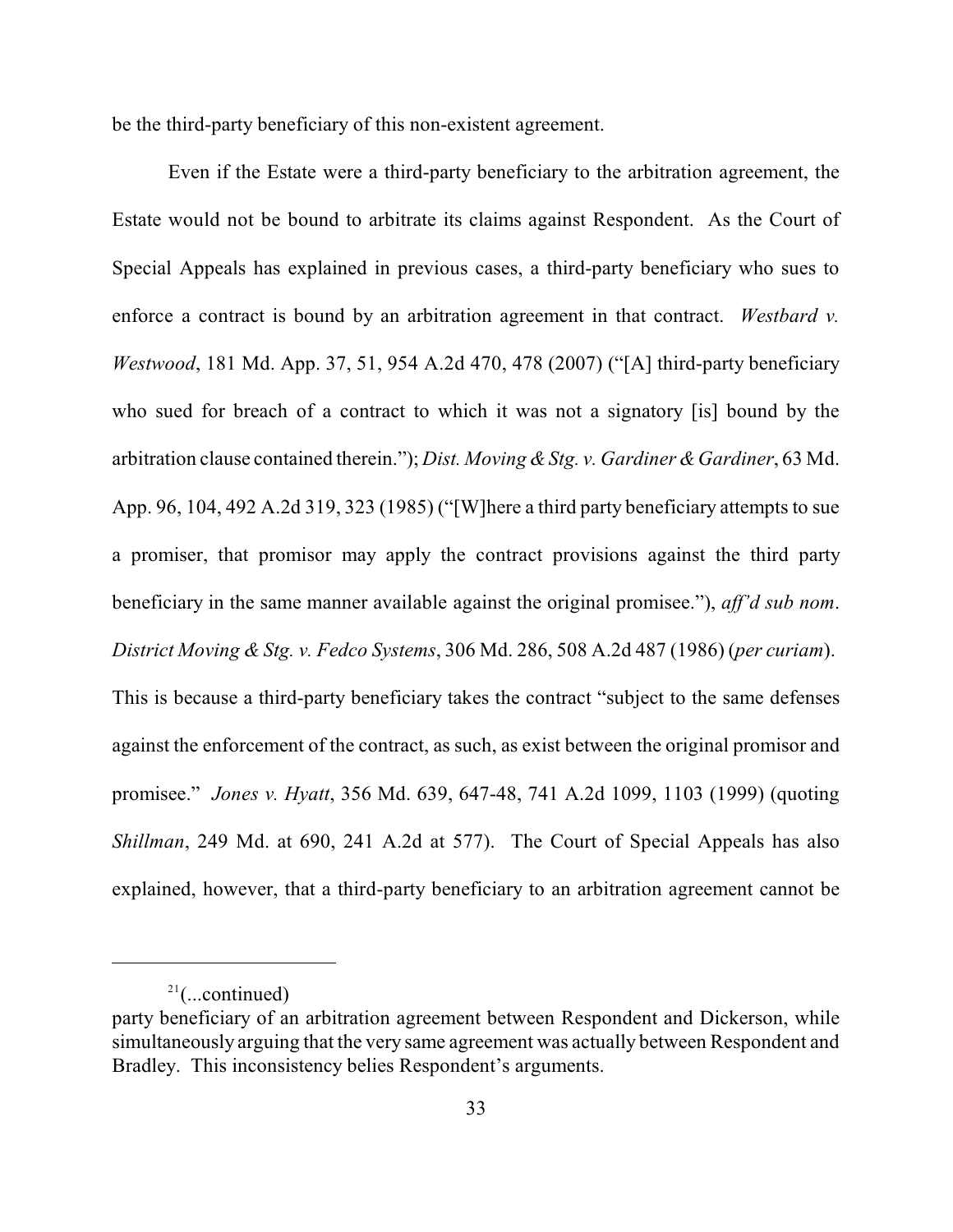required to arbitrate a claim unless the third party is attempting to enforce the contract containing the arbitration agreement. *Hartford v. Scarlett Harbor*, 109 Md. App. 217, 292- 93, 674 A.2d 106, 143 (1996) (refusing to require the plaintiff to arbitrate its contract claim against the defendant when the plaintiff was a third-party beneficiary to a different contract with the defendant), *aff'd*, 346 Md. 122, 695 A.2d 153 (1997). In this case, the Estate is not attempting to enforce a contract that includes an arbitration clause, but is instead suing Respondent for tort claims unrelated to the alleged contract between Bradley and Respondent. The third-party beneficiary argument is inapplicable here.

Similarly, the Estate cannot be bound to the arbitration agreement by equitable estoppel. We have explained that "[t]he basis of equitable estoppel is the effect of the conduct of one party on the position of the other party" and that "[t]he estopped party is therefore 'absolutely precluded both at law and in equity, from asserting rights which might perhaps have otherwise existed . . . against another person, who has in good faith relied upon such conduct . . . .'" *Creveling v. GEICO*, 376 Md. 72, 101-02, 828 A.2d 229, 246 (2003) (quoting *Cunninghame v. Cunninghame*, 364 Md. 266, 289, 772 A.2d 1188, 1201 (2001) (internal quotations omitted)). To assert equitable estoppel, the asserting party "must have been misled to his [or her] injury and have changed his [or her] position for the worse, having believed and relied on the representations of the party sought to be estopped." *Creveling*, 376 Md. at 102, 828 A.2d at 246 (quoting *Rubinstein v. Jefferson Nat'l Life*, 268 Md. 388, 393, 302 A.2d 49, 52 (1973)). Based on this theory, Respondent argues that the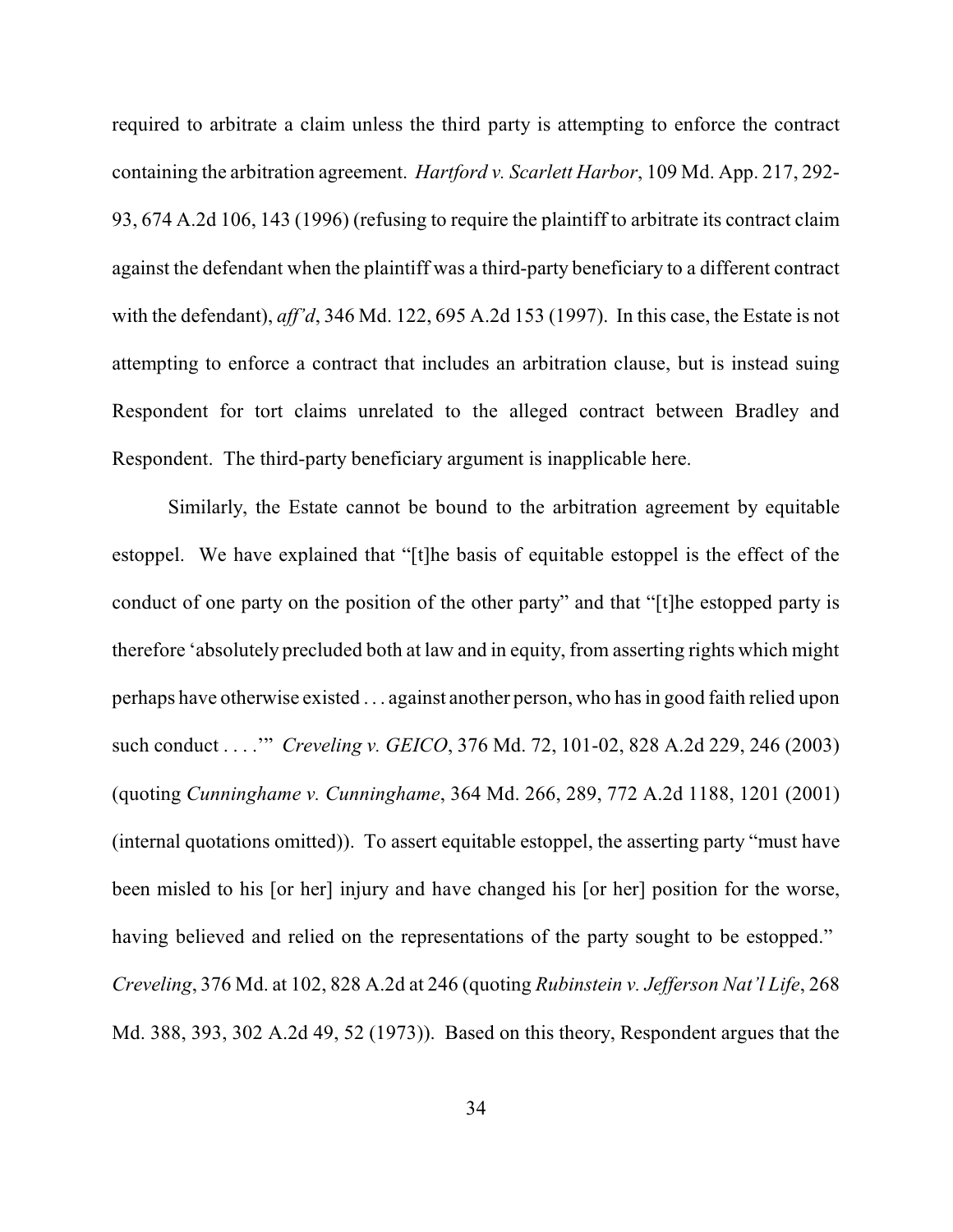Estate should be estopped from avoiding the arbitration agreement in this case because Dickerson "executed the arbitration agreement and . . . [Respondent] felt confident that the parties entered into a binding and enforceable arbitration agreement."

Respondent's argument suffers from two flaws. First, we see no way – and Respondent has not asserted any ways – in which Respondent has changed its position for the worse based on Dickerson's assertion that she was acting on Bradley's behalf when she signed the arbitration agreement.<sup>22</sup> This is a necessary component of an equitable estoppel defense. *Creveling*, 376 Md. at 101-02, 828 A.2d at 246. Second, and more importantly, Respondent is attempting to use equitable estoppel against Bradley's Estate based on actions that Dickerson took in her individual capacity. The fact that Dickerson is now the personal representative for Bradley's Estate is of no moment; we will not hold this circumstance against Bradley's Estate. Simply put, Bradley's Estate is the plaintiff in this case, and Respondent has alleged no conduct on the part of Bradley's Estate, or by Dickerson in her capacity as Personal Representative of Bradley's Estate, that has affected Respondent's position. This, too, is a necessary element of an equitable estoppel defense. *Id.* As a result, Respondent's equitable estoppel argument fails.

Finally, the Estate cannot be bound to the arbitration agreement by the doctrine of

 $22$  Perhaps Respondent could argue that it changed its position for the worse when it admitted Bradley to St. Thomas More, believing that Respondent and Bradley had entered into an arbitration agreement. This argument would fail because, as we have explained, the arbitration agreement was not a precondition to Bradley's admission to St. Thomas More.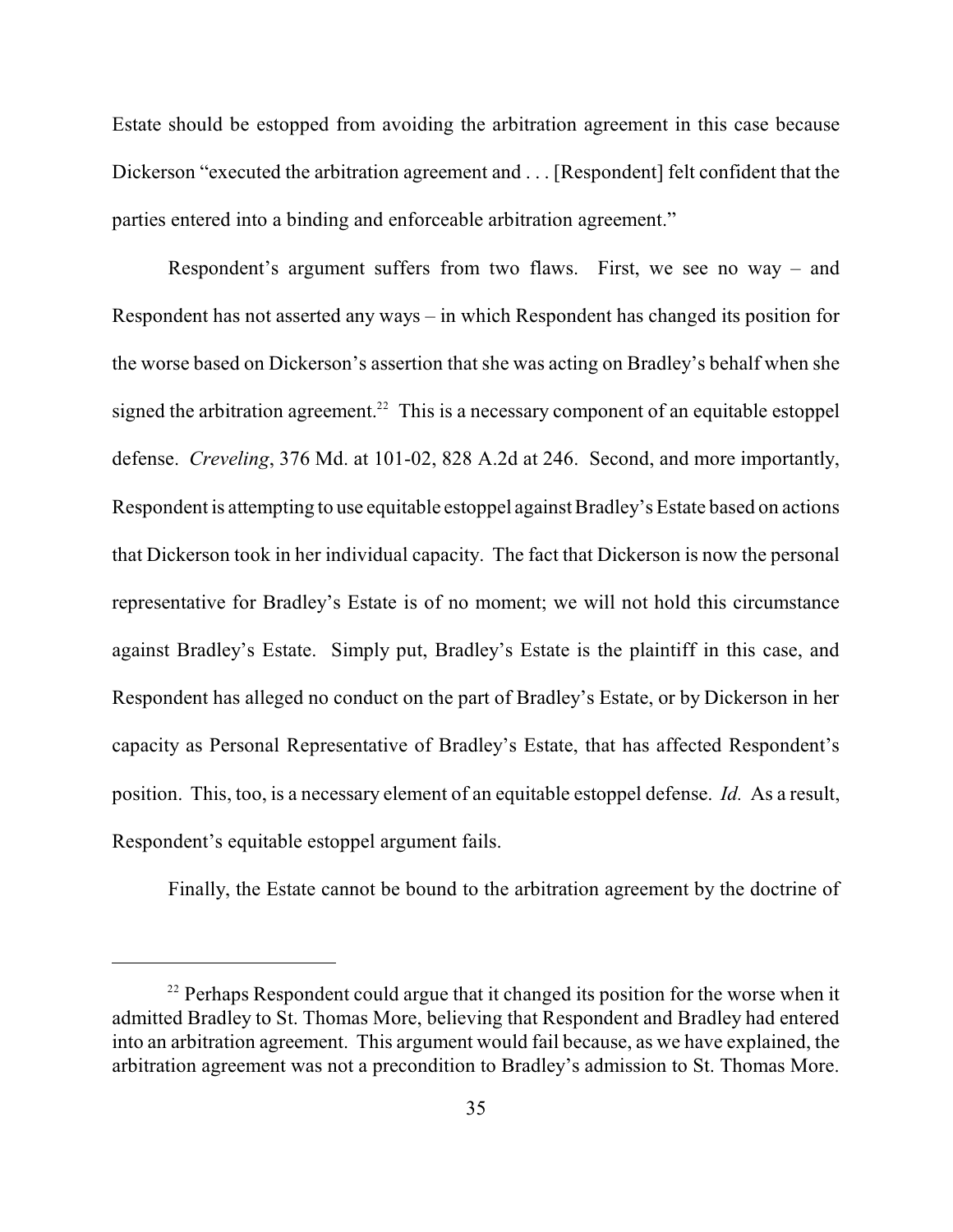unclean hands. We explained this equitable doctrine in *Wells Fargo v. Neal*:

The [un]clean hands doctrine states that "courts of equity will not lend their aid to anyone seeking their active interposition, who has been guilty of fraudulent, illegal, or inequitable conduct in the matter with relation to which he seeks assistance." *Hlista* [*v. Altevgot*], 239 Md. [43,] 48, 210 A.2d [153,] 156 [(1965)]; *see also Hicks v. Gilbert*, 135 Md. App. 394, 400, 762 A.2d 986, 989-90 (2000). The doctrine does not mandate that those seeking equitable relief must have exhibited unblemished conduct in every transaction to which they have ever been a party, but rather that the particular matter for which a litigant seeks equitable relief must not be marred by any fraudulent, illegal, or inequitable conduct. *Hlista*, 239 Md. at 48, 210 A.2d at 156; *Hicks*, 135 Md. App. at 400-01, 762 A.2d at 990 ("There must be a nexus between the misconduct and the transaction, because '[w]hat is material is not that the plaintiff's hands are dirty, but that he dirties them in acquiring the right he now asserts.'") (quoting *Adams v. Manown*, 328 Md. 463, 476, 615 A.2d 611, 617 (1992)).

398 Md. 705, 729-30, 922 A.2d 538, 552-53 (2007). The unclean hands doctrine is inapplicable in this case for the same reason as Respondent's equitable estoppel claim: the petitioner in this case is Bradley's Estate, but Respondent has alleged no improper conduct on behalf of Bradley's Estate or Dickerson in her capacity as Personal Representative of the Estate. There is no allegation that Bradley's Estate or its agent has committed inequitable conduct, nor that Bradley's Estate or its agent has committed fraudulent or illegal conduct.<sup>23</sup>

<sup>&</sup>lt;sup>23</sup> Respondent notes that Dickerson is "the heir of [Bradley's] Estate," suggesting that we should apply the doctrine of unclean hands because Dickerson may benefit if the Estate's claims against Respondent are successful. We decline to do so. First, as we have explained, we will not hold against the Estate acts that Dickerson may have performed in her individual capacity. Second, the Estate may well have other beneficiaries or creditors. We will not (continued...)